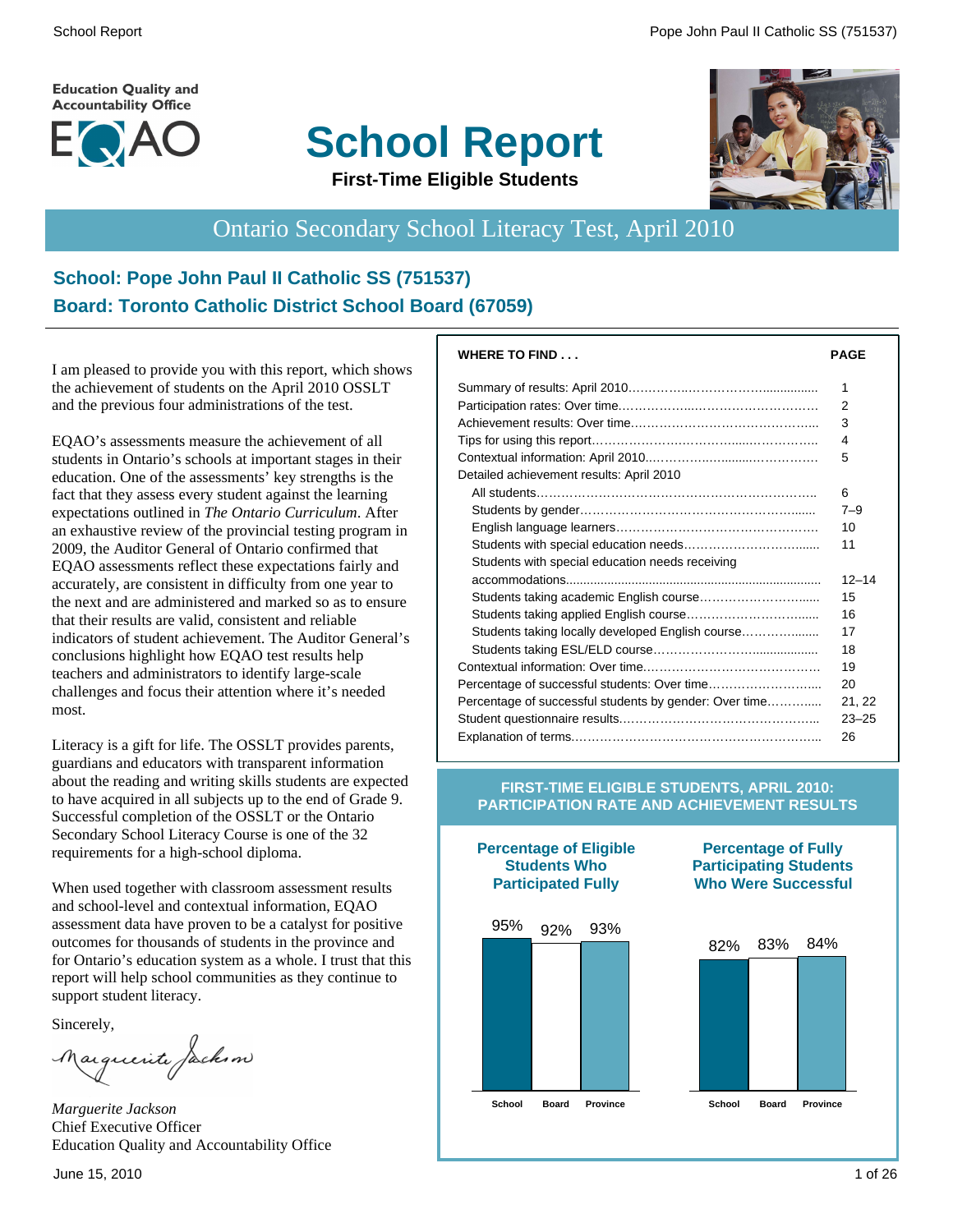# Ontario Secondary School Literacy Test, April 2010



| <b>Number of First-Time Eligible Students</b> |                   |                   |                   |                   |                   |  |  |  |
|-----------------------------------------------|-------------------|-------------------|-------------------|-------------------|-------------------|--|--|--|
|                                               | <b>March 2006</b> | <b>March 2007</b> | <b>March 2008</b> | <b>April 2009</b> | <b>April 2010</b> |  |  |  |
| School                                        | 334               | 315               | 298               | 352               | 336               |  |  |  |
| Board                                         | 6819              | 6804              | 6897              | 7 071             | 7 263             |  |  |  |
| Province                                      | 158 817           | 155 906           | 156 151           | 152 830           | 153 490           |  |  |  |

\* Percentages in graphs may not add up to 100, due to rounding.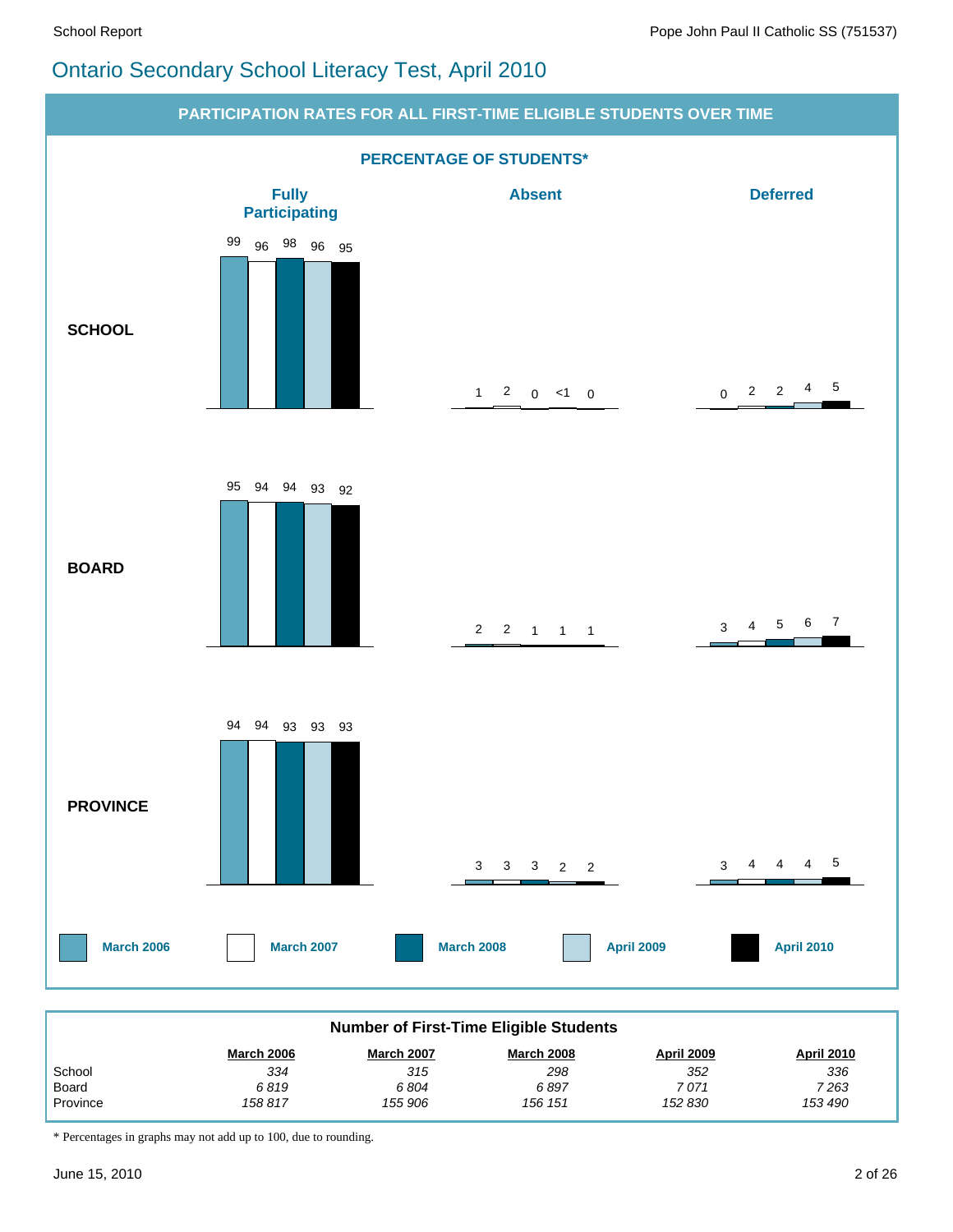# Ontario Secondary School Literacy Test, April 2010



\* Percentages in graphs may not add up to 100, due to rounding.

Province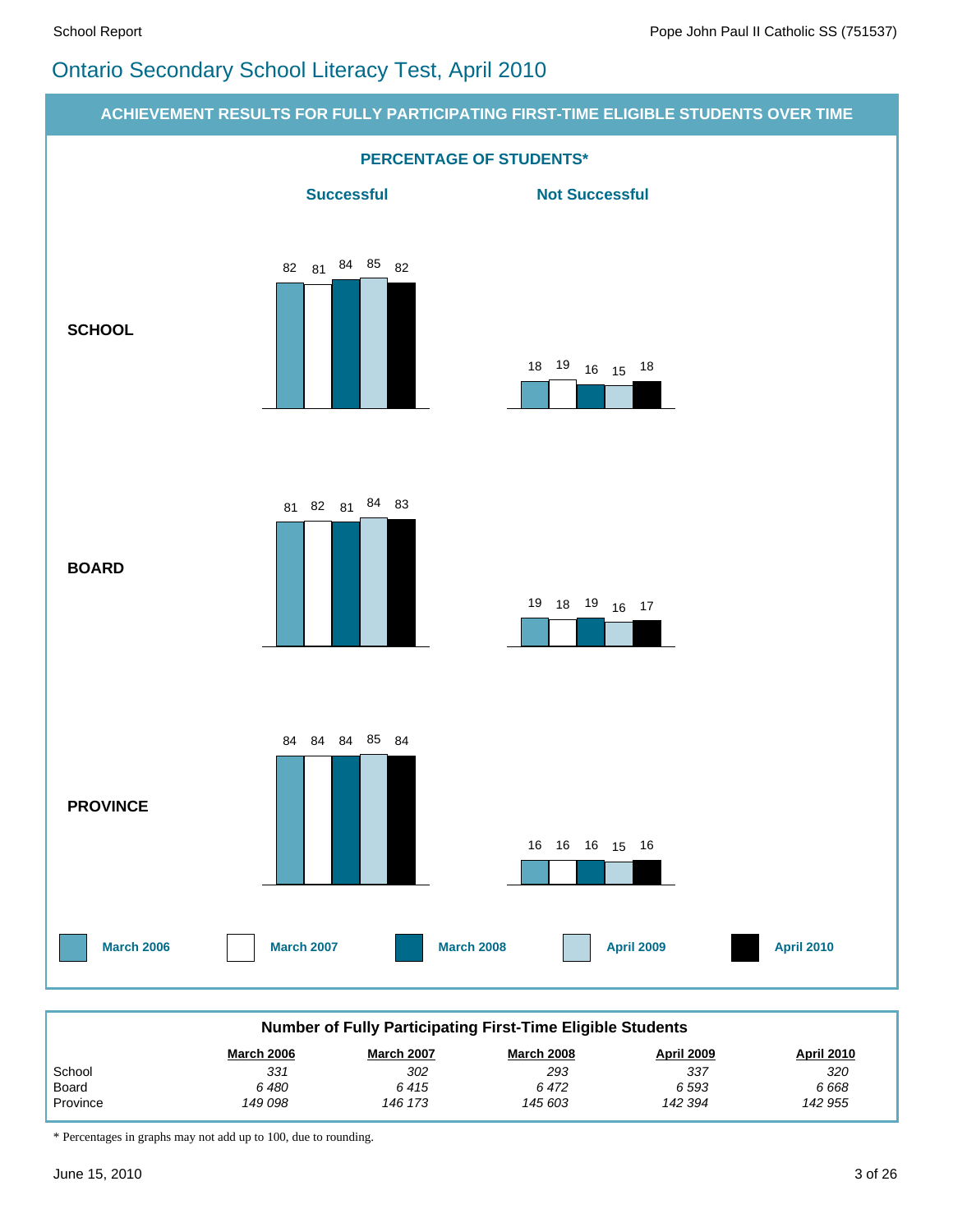Each school is unique. To appreciate the distinctive character of a school, look at the contextual information to understand the features and characteristics of the community it serves.

#### $C<sub>3</sub>$

This test captures the performance of students at one point in time each year. Consider the results along with other information about students' performance.

#### $\alpha$

Exercise caution when interpreting results for small schools. Results may vary considerably from year to year, and differences may look exaggerated. For example, in a group of 30 students, a difference of 10% represents only three students.

#### $C<sub>3</sub>$

Trends may be difficult to identify or to interpret. This is especially true in small schools or in schools where there is a high turnover in the student population.

#### $C<sub>3</sub>$

EQAO values students' privacy. Results are not reported publicly for schools where fewer than 15 students fully participated, because it might be possible to identify individual students.

#### **TIPS WHAT IS IN THIS REPORT?**

This report shows how well students at this school have met the minimum standard for literacy to the end of Grade 9 as set out in *The Ontario Curriculum.*

#### **This report includes**

- results for this school compared to the board and province;
- a comparison of results over the past five administrations of the test to aid in monitoring improvement and
- $\bullet$  information about the characteristics of the students who participated.

#### **Specifically, you will find**

- summary graphs showing participation and success rates;
- $\bullet$  detailed tables and graphs showing results for various groups of students, e.g., by gender, English language learners;
- student questionnaire results and
- an explanation of all terms used in this report.

#### **HOW TO USE THIS REPORT**

- $\bullet$  Examine the contextual information to understand the similarities and differences among this school, the board and the province. Consider the challenges that any differences might present.
- $\bullet$  Examine the school results.
	- Are these results consistent with what you would expect?
	- · How do these results compare to the provincial results?
	- How do these results compare over time?
	- · What influence might students' attitudes have on student performance (refer to the questionnaire results)?
- $\bullet$  Speak to the school principal or the school council chair about the goals for improving student performance.

The Education Quality and Accountability Office is an independent agency that gathers information about student achievement through province-wide assessments.

Learn more about us at www.eqao.com.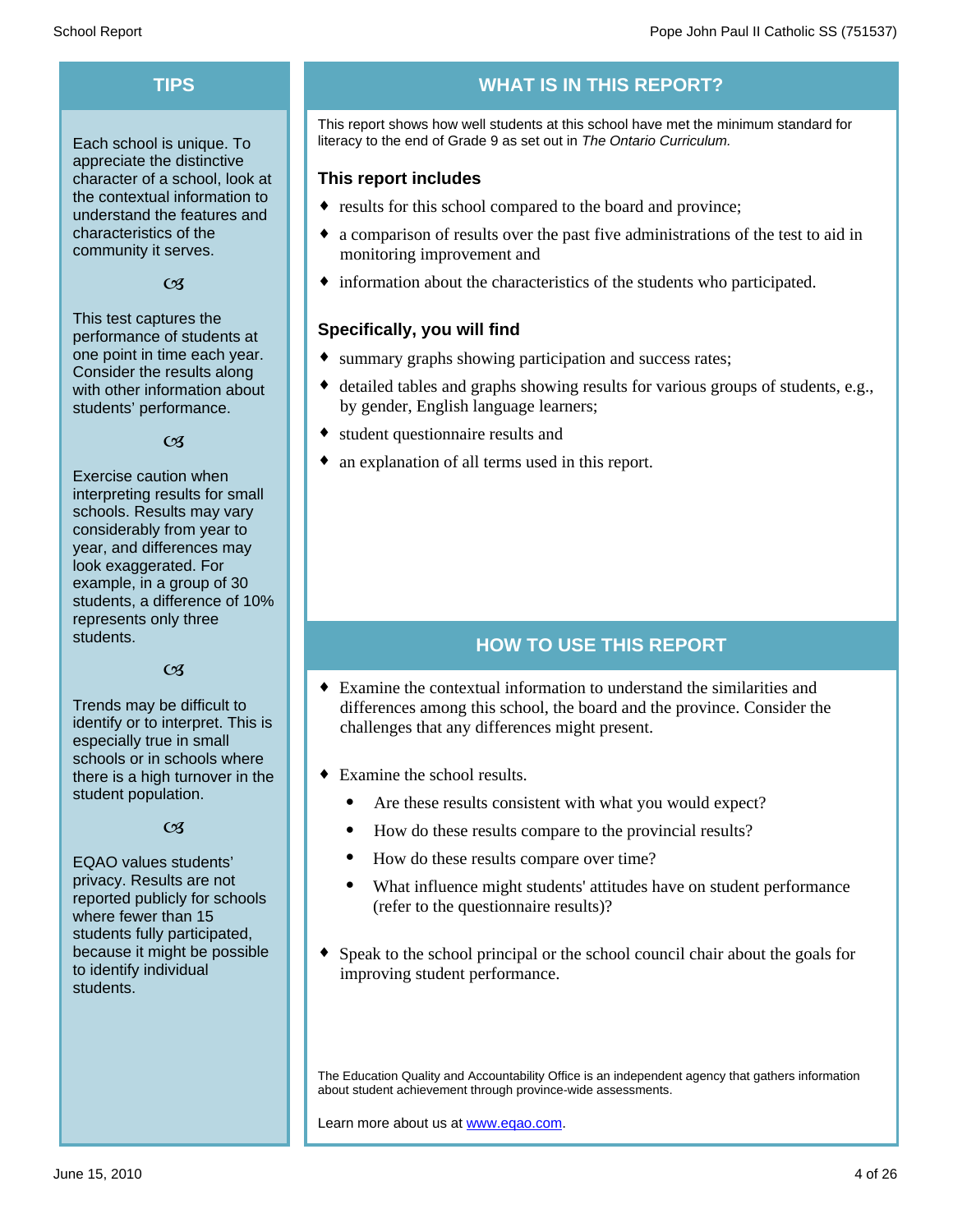#### Contextual Information

This information provides a context for interpreting the school's results.

|                                                                                            | <b>School</b> |     | <b>Board</b>                                 |         | <b>Province</b> |          |
|--------------------------------------------------------------------------------------------|---------------|-----|----------------------------------------------|---------|-----------------|----------|
| <b>Enrolment</b>                                                                           |               |     |                                              |         |                 |          |
| Number of first-time eligible students                                                     |               | 336 |                                              | 7 2 6 3 |                 | 153 490  |
| Number of schools with first-time eligible students                                        |               | n/a |                                              | 33      |                 | 800      |
| Number of students who were exempted                                                       |               | 0   |                                              | 22      |                 | 1800     |
|                                                                                            |               |     | Number Percent Number Percent Number Percent |         |                 |          |
| <b>Participation in the Test</b>                                                           |               |     |                                              |         |                 |          |
| Of all first-time eligible students, those who participated fully in the assessment        | 320           | 95% | 6668                                         | 92%     | 142 955         | 93%      |
| Of all first-time eligible students, those who were absent                                 | $\theta$      | 0%  | 63                                           | 1%      | 3479            | 2%       |
| Of all first-time eligible students, those who were deferred                               | 16            | 5%  | 532                                          | 7%      | 7056            | 5%       |
| Gender <sup>†</sup> Based on number of first-time eligible students                        |               |     |                                              |         |                 |          |
| Female                                                                                     | 159           | 47% | 3706                                         | 51%     | 74 545          | 49%      |
| Male                                                                                       | 177           | 53% | 3557                                         | 49%     | 78 940          | 51%      |
| Gender not specified                                                                       | 0             | 0%  | $\theta$                                     | 0%      | 5               | ${<}1\%$ |
| <b>Student Status</b> <sup>†</sup> Based on number of first-time eligible students         |               |     |                                              |         |                 |          |
| English language learners*                                                                 | 13            | 4%  | 791                                          | 11%     | 6627            | 4%       |
| English language learners receiving special provisions**                                   | $\theta$      | 0%  | 486                                          | 7%      | 3036            | 2%       |
| Students with special education needs (excluding gifted)*                                  | 33            | 10% | 1 186                                        | 16%     | 25 185          | 16%      |
| Students with special education needs receiving accommodations (excluding<br>gifted)**     | 21            | 7%  | 949                                          | 14%     | 19452           | 14%      |
| <b>Course Type in English</b> <sup>†</sup> Based on number of first-time eligible students |               |     |                                              |         |                 |          |
| Academic                                                                                   | 266           | 79% | 4973                                         | 68%     | 104 882         | 68%      |
| Applied                                                                                    | 64            | 19% | 1 776                                        | 24%     | 37406           | 24%      |
| Locally developed                                                                          | 6             | 2%  | 179                                          | 2%      | 5 671           | 4%       |
| <b>ESL/ELD</b>                                                                             | $\theta$      | 0%  | 266                                          | 4%      | 3475            | 2%       |
| Other                                                                                      | 0             | 0%  | 68                                           | 1%      | 2031            | 1%       |
| Language <sup>††</sup> Based on Student Questionnaire data                                 |               |     |                                              |         |                 |          |
| Number of Respondents:                                                                     | 320           |     | 6513                                         |         | 140 855         |          |
| First language learned at home was other than English                                      | 101           | 32% | 2 3 8 7                                      | 37%     | 31 656          | 22%      |
| Speak only or mostly English at home                                                       | 228           | 71% | 3 830                                        | 59%     | 106 179         | 75%      |
| Speak another language (or other languages) as often as English at home                    | 75            | 23% | 1902                                         | 29%     | 24 492          | 17%      |
| Speak only or mostly another language (or other languages) at home                         | 16            | 5%  | 728                                          | 11%     | 9335            | 7%       |

† Contextual data are provided by schools and/or boards through the Student Data Collection process. Some data may be missing because they were not provided by schools or boards.

\* See Explanation of Terms.<br>\*\* Percentages are based on fix

Percentages are based on fully participating students.

†† Contextual data pertaining to "language" are gathered from the Student Questionnaire completed by students. Some data may be missing because they were not provided by students.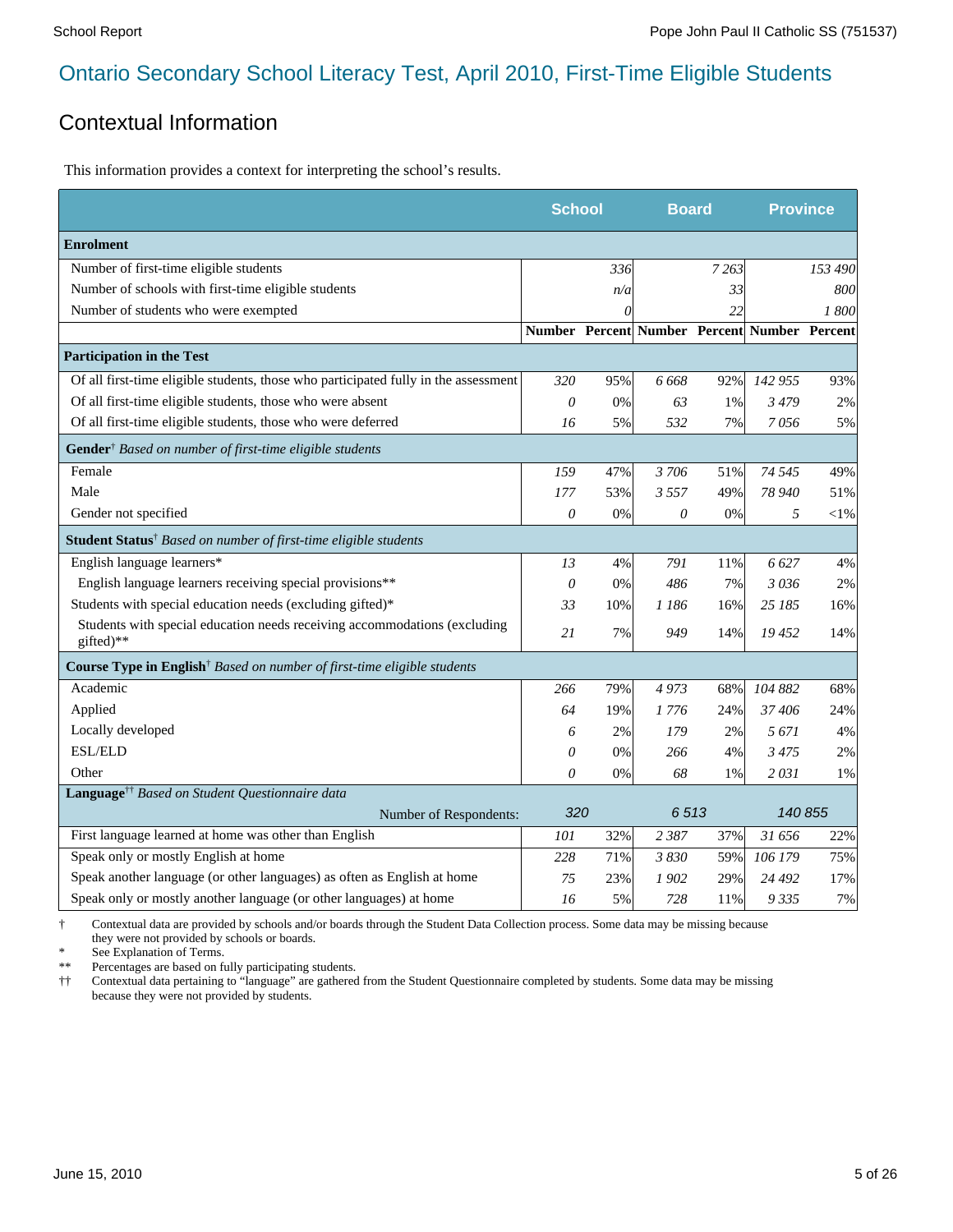#### Results for All Students\*

|                            | <b>First-Time Eligible Students</b> |       |                            |                                  |                            |                            |                                 |  |  |  |
|----------------------------|-------------------------------------|-------|----------------------------|----------------------------------|----------------------------|----------------------------|---------------------------------|--|--|--|
|                            |                                     |       | All                        |                                  | <b>Fully Participating</b> |                            |                                 |  |  |  |
|                            | <b>School</b><br>$# = 336$          |       | <b>Board</b><br>$# = 7263$ | <b>Province</b><br>$# = 153 490$ | <b>School</b><br>$# = 320$ | <b>Board</b><br>$# = 6668$ | <b>Province</b><br>$# = 142955$ |  |  |  |
| Successful                 | 261                                 | 78%   | 76%                        | 78%                              | 82%                        | 83%                        | 84%                             |  |  |  |
| Not Successful             | 59                                  | 18%   | 16%                        | 15%                              | 18%                        | 17%                        | 16%                             |  |  |  |
| <b>Fully Participating</b> | 320                                 | 95%   | 92%                        | 93%                              |                            |                            |                                 |  |  |  |
| Absent                     | 0                                   | $0\%$ | 1%                         | 2%                               |                            |                            |                                 |  |  |  |
| Deferred                   | 16                                  | 5%    | 7%                         | 5%                               |                            |                            |                                 |  |  |  |

#### Results for All First-Time Eligible Students



# Results for Fully Participating First-Time Eligible Students

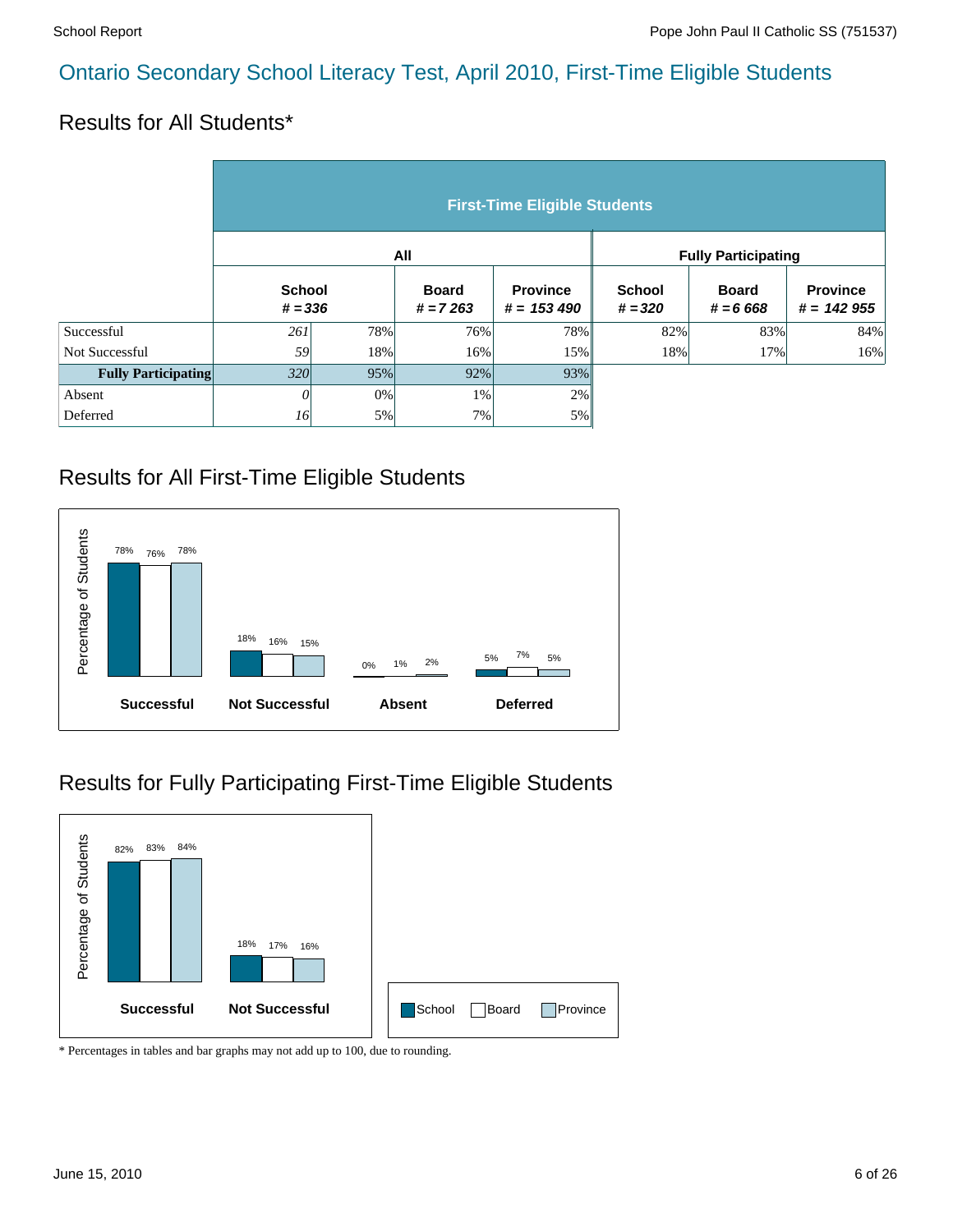#### School Results by Gender\*†

|                            | <b>School Results by Gender</b><br><b>First-Time Eligible Students</b> |           |             |           |           |                            |  |  |  |  |
|----------------------------|------------------------------------------------------------------------|-----------|-------------|-----------|-----------|----------------------------|--|--|--|--|
|                            |                                                                        |           | All         |           |           | <b>Fully Participating</b> |  |  |  |  |
|                            | Female                                                                 |           | <b>Male</b> |           | Female    | <b>Male</b>                |  |  |  |  |
|                            |                                                                        | $# = 159$ |             | $# = 177$ | $# = 153$ | $# = 167$                  |  |  |  |  |
| Successful                 | 125                                                                    | 79%       | 136         | 77%       | 82%       | 81%                        |  |  |  |  |
| Not Successful             | 28                                                                     | 18%       | 31          | 18%       | 18%       | 19%                        |  |  |  |  |
| <b>Fully Participating</b> | 153                                                                    | 96%       | 167         | 94%       |           |                            |  |  |  |  |
| Absent                     | 0                                                                      | 0%        | 0           | $0\%$     |           |                            |  |  |  |  |
| Deferred                   | 0                                                                      | 4%        | 10          | 6%        |           |                            |  |  |  |  |

#### School Results for All First-Time Eligible Students by Gender



#### School Results for Fully Participating First-Time Eligible Students by Gender



\* Percentages in tables and bar graphs may not add up to 100, due to rounding.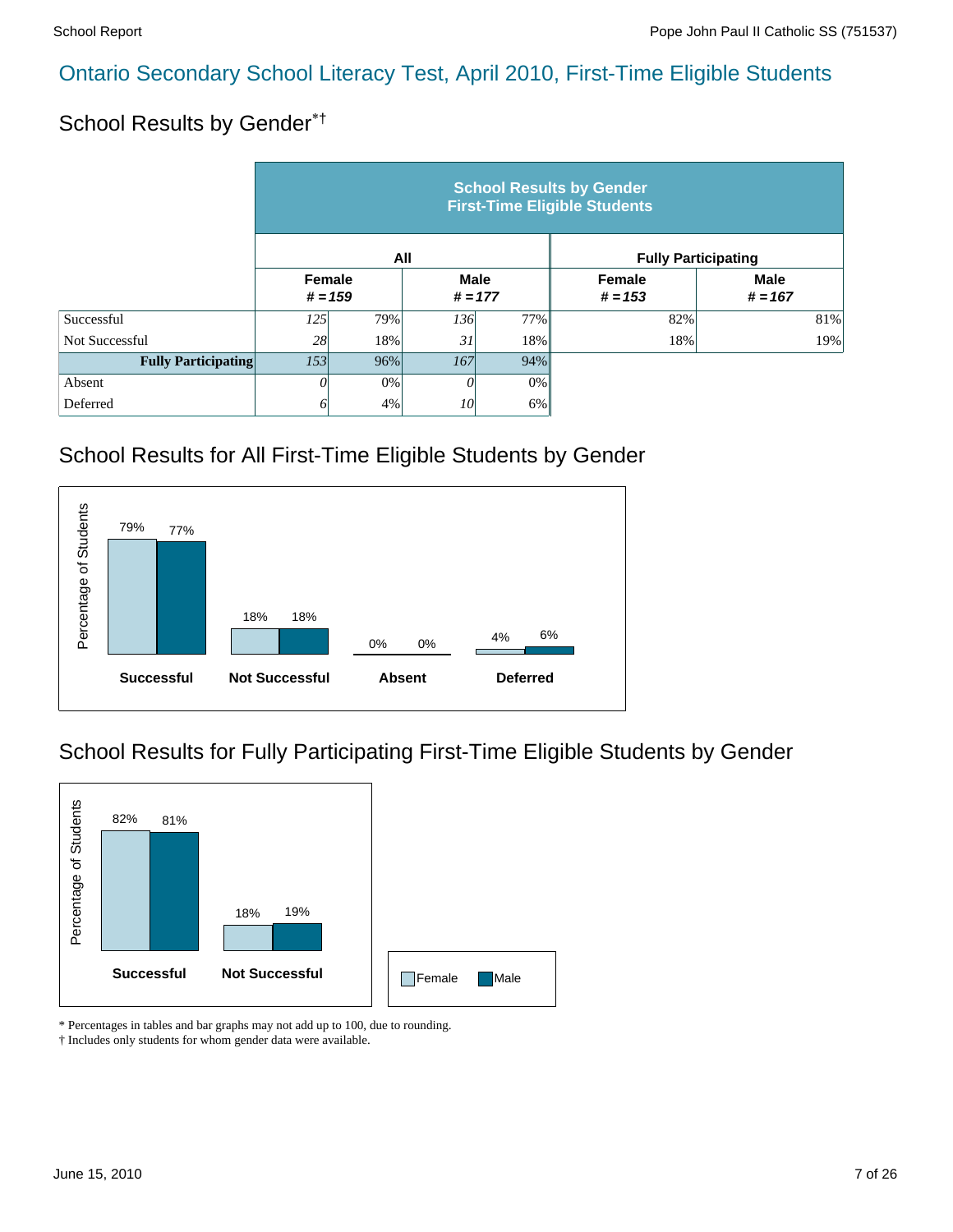# Board Results by Gender\*†

|                            | <b>Board Results by Gender</b><br><b>First-Time Eligible Students</b> |     |                            |       |                            |                           |  |  |  |  |
|----------------------------|-----------------------------------------------------------------------|-----|----------------------------|-------|----------------------------|---------------------------|--|--|--|--|
|                            |                                                                       |     | All                        |       | <b>Fully Participating</b> |                           |  |  |  |  |
|                            | Female<br>$# = 3706$                                                  |     | <b>Male</b><br>$# = 3,557$ |       | Female<br>$# = 3449$       | <b>Male</b><br>$# = 3219$ |  |  |  |  |
| Successful                 | 2956                                                                  | 80% | 2 5 5 1                    | 72%   | 86%                        | 79%                       |  |  |  |  |
| Not Successful             | 493                                                                   | 13% | 668                        | 19%   | 14%                        | 21%                       |  |  |  |  |
| <b>Fully Participating</b> | 3449                                                                  | 93% | 3 2 1 9                    | 90%   |                            |                           |  |  |  |  |
| Absent                     | 28                                                                    | 1%  | 35                         | $1\%$ |                            |                           |  |  |  |  |
| Deferred                   | 229                                                                   | 6%  | 303                        | 9%    |                            |                           |  |  |  |  |

#### Board Results for All First-Time Eligible Students by Gender



# Board Results for Fully Participating First-Time Eligible Students by Gender



\* Percentages in tables and bar graphs may not add up to 100, due to rounding.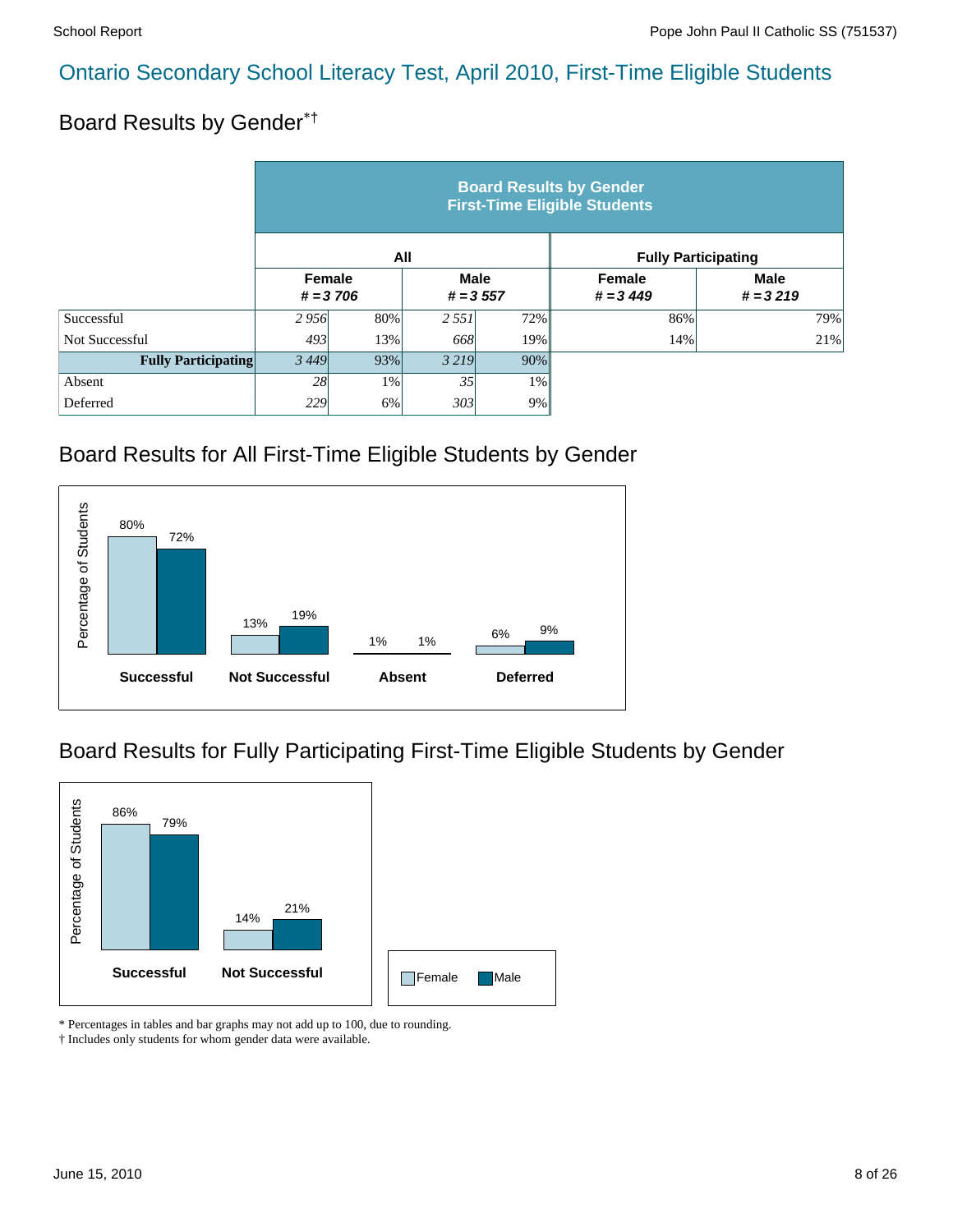# Provincial Results by Gender\*†

|                            | <b>Provincial Results by Gender</b><br><b>First-Time Eligible Students</b> |                                                     |         |     |                              |                            |  |  |  |  |
|----------------------------|----------------------------------------------------------------------------|-----------------------------------------------------|---------|-----|------------------------------|----------------------------|--|--|--|--|
|                            |                                                                            |                                                     | All     |     | <b>Fully Participating</b>   |                            |  |  |  |  |
|                            |                                                                            | Female<br><b>Male</b><br>$# = 74545$<br>$# = 78940$ |         |     | <b>Female</b><br>$# = 70055$ | <b>Male</b><br>$# = 72896$ |  |  |  |  |
| Successful                 | 61445                                                                      | 82%                                                 | 58 771  | 74% | 88%                          | 81%                        |  |  |  |  |
| Not Successful             | 8 6 10                                                                     | 12%                                                 | 14 125  | 18% | 12%                          | 19%                        |  |  |  |  |
| <b>Fully Participating</b> | 70 055                                                                     | 94%                                                 | 72 896  | 92% |                              |                            |  |  |  |  |
| Absent                     | 1732                                                                       | 2%                                                  | 1746    | 2%  |                              |                            |  |  |  |  |
| Deferred                   | 2 7 5 8                                                                    | 4%                                                  | 4 2 9 8 | 5%  |                              |                            |  |  |  |  |

#### Provincial Results for All First-Time Eligible Students by Gender



#### Provincial Results for Fully Participating First-Time Eligible Students by Gender



\* Percentages in tables and bar graphs may not add up to 100, due to rounding.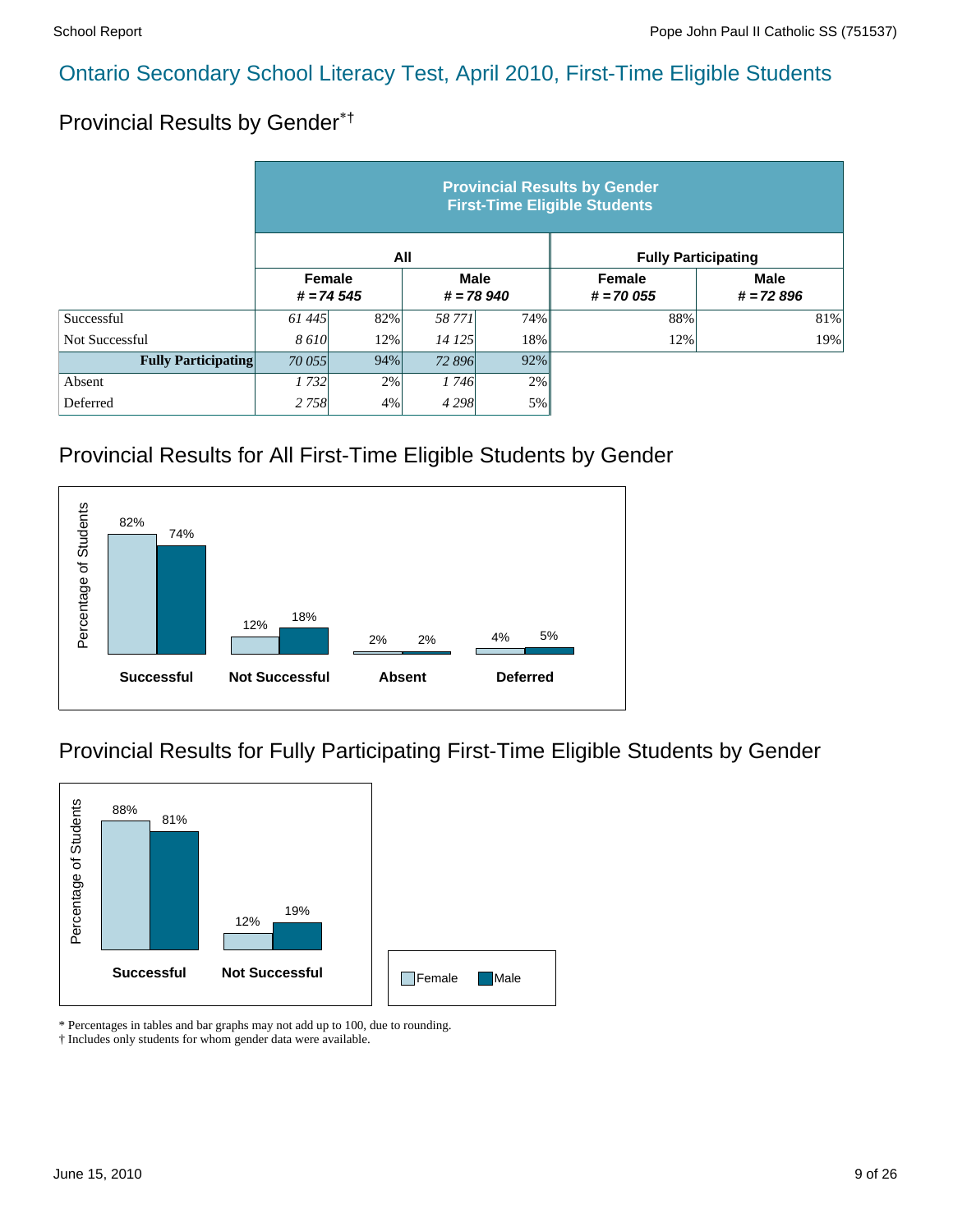#### Results for English Language Learners\*

|                            | <b>Results for English Language Learners</b><br><b>First-Time Eligible Students</b> |     |                           |                               |                            |                           |                               |  |  |
|----------------------------|-------------------------------------------------------------------------------------|-----|---------------------------|-------------------------------|----------------------------|---------------------------|-------------------------------|--|--|
|                            |                                                                                     |     | All                       |                               | <b>Fully Participating</b> |                           |                               |  |  |
|                            | <b>School</b><br>$# = N/R$                                                          |     | <b>Board</b><br>$# = 791$ | <b>Province</b><br>$# = 6627$ | <b>School</b><br>$# = N/R$ | <b>Board</b><br>$# = 582$ | <b>Province</b><br>$# = 4479$ |  |  |
| Successful                 | N/R                                                                                 | N/R | 48%                       | 43%                           | N/R                        | 66%                       | 63%                           |  |  |
| Not Successful             | N/R                                                                                 | N/R | 25%                       | 25%                           | N/R                        | 34%                       | 37%                           |  |  |
| <b>Fully Participating</b> | N/R                                                                                 | N/R | 74%                       | 68%                           |                            |                           |                               |  |  |
| Absent                     | N/R                                                                                 | N/R | ${<}1\%$                  | $1\%$                         |                            |                           |                               |  |  |
| Deferred                   | N/R                                                                                 | N/R | 26%                       | 31%                           |                            |                           |                               |  |  |

#### Results for All First-Time Eligible English Language Learners



#### Results for Fully Participating First-Time Eligible English Language Learners

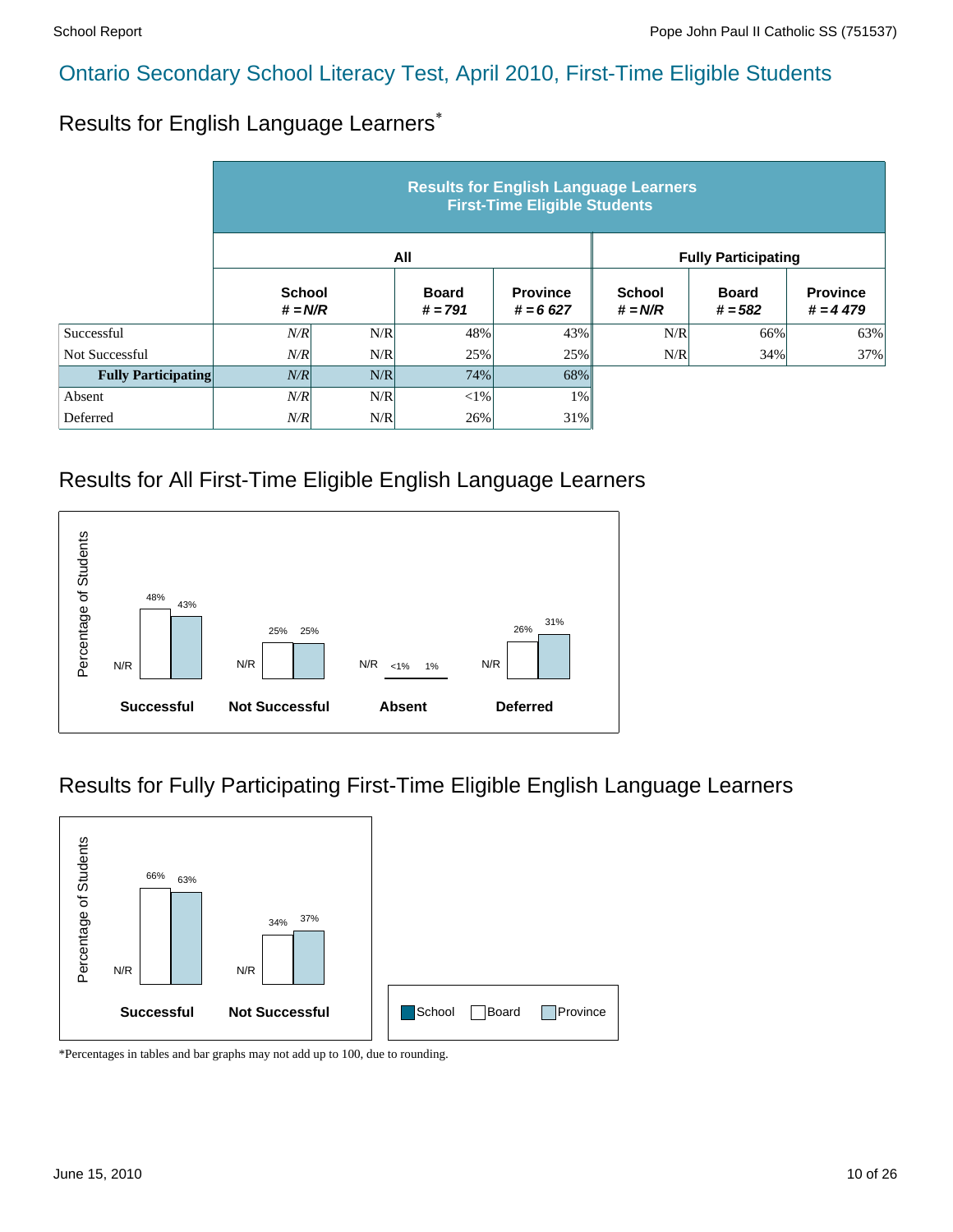Results for Students with Special Education Needs (excluding gifted)\*

|                            | <b>Results for Students with Special Education Needs</b><br>(excluding gifted)<br><b>First-Time Eligible Students</b> |     |                             |                                 |                            |                           |                                |  |  |  |
|----------------------------|-----------------------------------------------------------------------------------------------------------------------|-----|-----------------------------|---------------------------------|----------------------------|---------------------------|--------------------------------|--|--|--|
|                            |                                                                                                                       |     | All                         |                                 | <b>Fully Participating</b> |                           |                                |  |  |  |
|                            | <b>School</b><br>$# = 33$                                                                                             |     | <b>Board</b><br>$# = 1 186$ | <b>Province</b><br>$# = 25 185$ | <b>School</b><br>$# = 23$  | <b>Board</b><br>$# = 965$ | <b>Province</b><br>$# = 21514$ |  |  |  |
| Successful                 | 16                                                                                                                    | 48% | 45%                         | 46%                             | 70%                        | 56%                       | 54%                            |  |  |  |
| Not Successful             | 7                                                                                                                     | 21% | 36%                         | 39%                             | $30\%$                     | 44%                       | 46%                            |  |  |  |
| <b>Fully Participating</b> | 23                                                                                                                    | 70% | 81%                         | 85%                             |                            |                           |                                |  |  |  |
| Absent                     | $\theta$                                                                                                              | 0%  | 1%                          | 3%                              |                            |                           |                                |  |  |  |
| Deferred                   | <i>10</i>                                                                                                             | 30% | 17%                         | 11%                             |                            |                           |                                |  |  |  |

Results for All First-Time Eligible Students with Special Education Needs (excluding gifted)



Results for Fully Participating First-Time Eligible Students with Special Education Needs (excluding gifted)

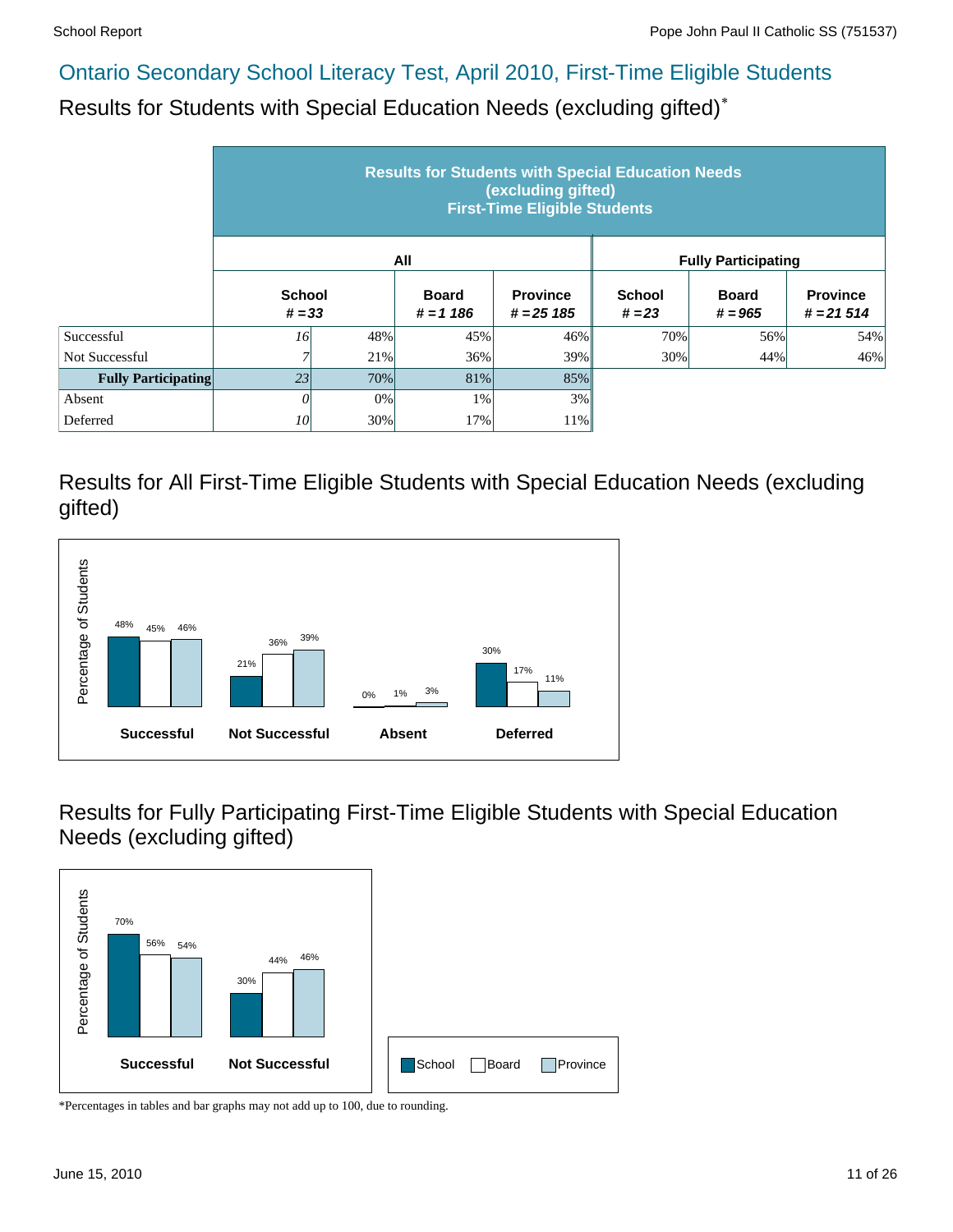School Results for Students with Special Education Needs Receiving Accommodations (excluding gifted)\*

|                            | <b>School Results for Students with Special Education Needs</b><br><b>Receiving Accommodations (excluding gifted)</b><br><b>First-Time Eligible Students</b> |                              |                                 |         |                              |                                 |  |  |  |  |
|----------------------------|--------------------------------------------------------------------------------------------------------------------------------------------------------------|------------------------------|---------------------------------|---------|------------------------------|---------------------------------|--|--|--|--|
|                            |                                                                                                                                                              |                              | All                             |         | <b>Fully Participating</b>   |                                 |  |  |  |  |
|                            |                                                                                                                                                              | <b>IEP Only</b><br>$# = N/D$ | <b>IEP and IPRC</b><br>$# = 21$ |         | <b>IEP Only</b><br>$# = N/D$ | <b>IEP and IPRC</b><br>$# = 21$ |  |  |  |  |
| Successful                 | N/D                                                                                                                                                          | N/D                          | 14                              | 67%     | N/D                          | 67%                             |  |  |  |  |
| Not Successful             | N/D                                                                                                                                                          | N/D                          |                                 | 33%     | N/D                          | 33%                             |  |  |  |  |
| <b>Fully Participating</b> | N/D                                                                                                                                                          | N/D                          | 21                              | $100\%$ |                              |                                 |  |  |  |  |
| Absent                     | N/D                                                                                                                                                          | N/D                          | 0                               | 0%      |                              |                                 |  |  |  |  |
| Deferred                   | N/D                                                                                                                                                          | N/D                          | 0                               | $0\%$   |                              |                                 |  |  |  |  |

School Results for All First-Time Eligible Students with Special Education Needs Receiving Accommodations (excluding gifted)



School Results for Fully Participating First-Time Eligible Students with Special Education Needs Receiving Accommodations (excluding gifted)

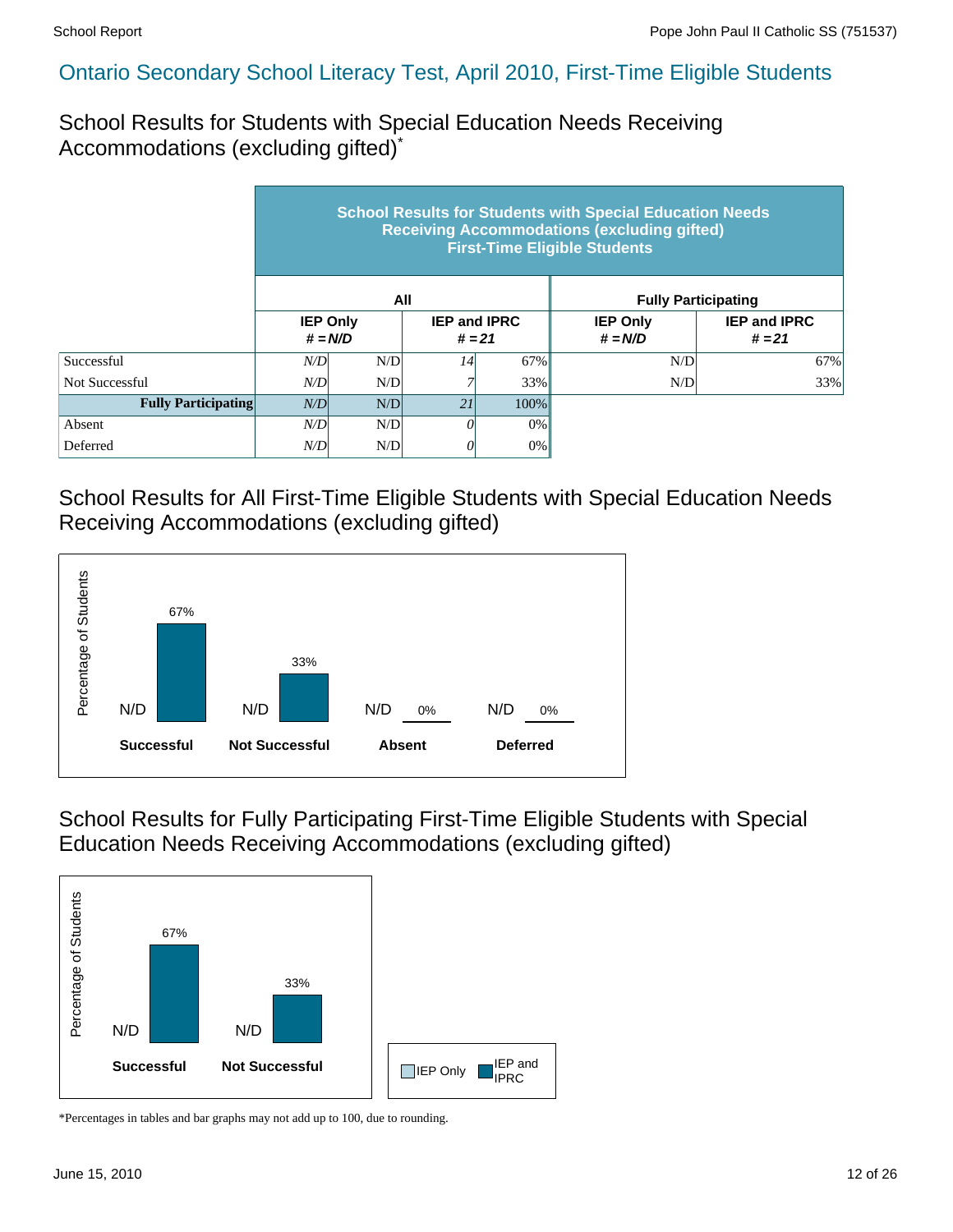Board Results for Students with Special Education Needs Receiving Accommodations (excluding gifted)\*

|                            | <b>Board Results for Students with Special Education Needs</b><br><b>Receiving Accommodations (excluding gifted)</b><br><b>First-Time Eligible Students</b> |     |                                  |     |                              |                                  |  |  |  |  |
|----------------------------|-------------------------------------------------------------------------------------------------------------------------------------------------------------|-----|----------------------------------|-----|------------------------------|----------------------------------|--|--|--|--|
|                            |                                                                                                                                                             |     | All                              |     |                              | <b>Fully Participating</b>       |  |  |  |  |
|                            | <b>IEP Only</b><br>$# = 157$                                                                                                                                |     | <b>IEP and IPRC</b><br>$# = 808$ |     | <b>IEP Only</b><br>$# = 154$ | <b>IEP and IPRC</b><br>$# = 795$ |  |  |  |  |
| Successful                 | 89                                                                                                                                                          | 57% | 442                              | 55% | 58%                          | 56%                              |  |  |  |  |
| Not Successful             | 65                                                                                                                                                          | 41% | 353<br>44%                       |     | 42%                          | 44%                              |  |  |  |  |
| <b>Fully Participating</b> | 154                                                                                                                                                         | 98% | 795                              | 98% |                              |                                  |  |  |  |  |
| Absent                     |                                                                                                                                                             | 2%  | 13                               | 2%  |                              |                                  |  |  |  |  |
| Deferred                   |                                                                                                                                                             | 0%  | 0                                | 0%  |                              |                                  |  |  |  |  |

Board Results for All First-Time Eligible Students with Special Education Needs Receiving Accommodations (excluding gifted)



Board Results for Fully Participating First-Time Eligible Students with Special Education Needs Receiving Accommodations (excluding gifted)

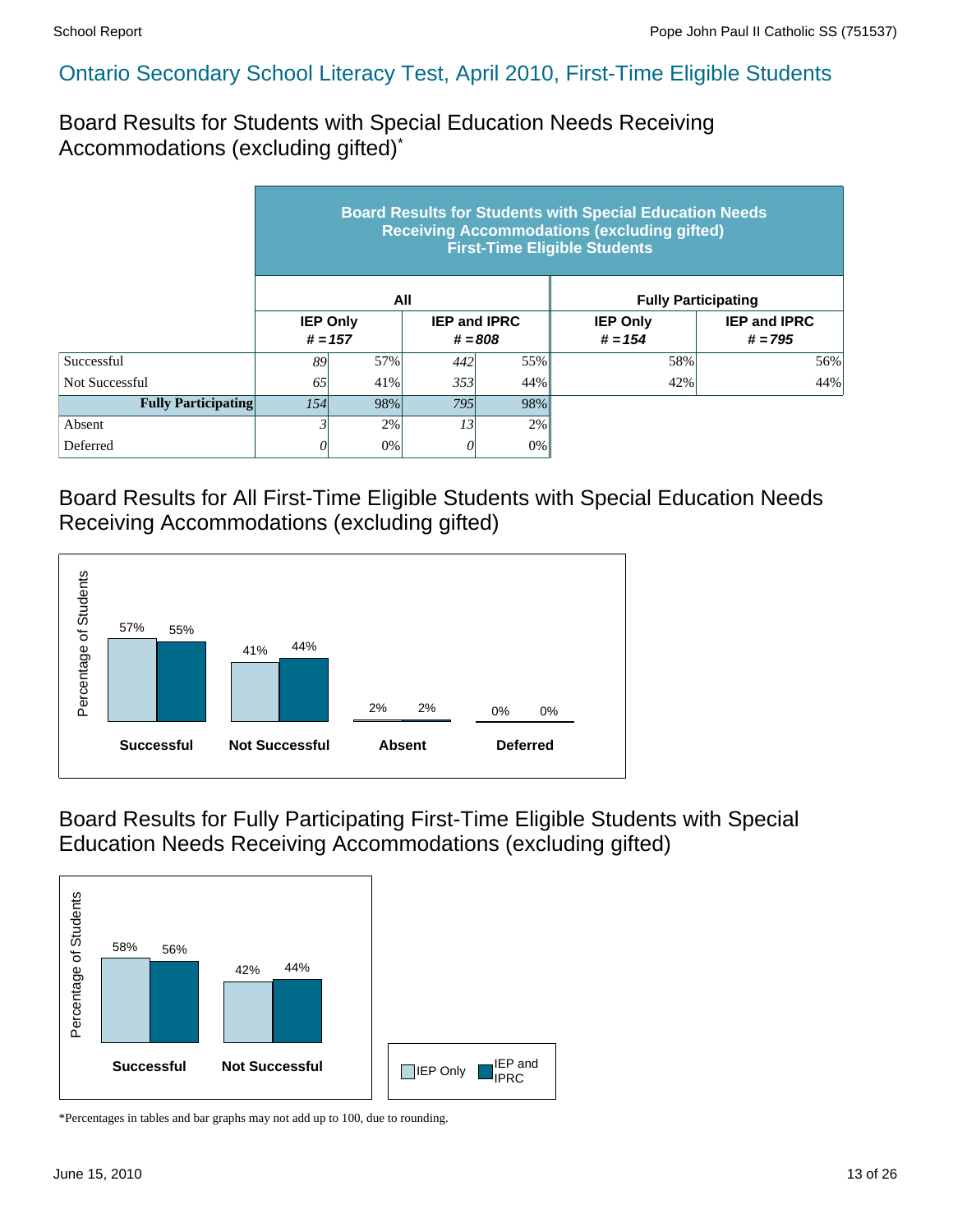Provincial Results for Students with Special Education Needs Receiving Accommodations (excluding gifted)\*

|                            | <b>Provincial Results for Students with Special Education Needs</b><br><b>Receiving Accommodations (excluding gifted)</b><br><b>First-Time Eligible Students</b> |        |              |                                     |                               |                                    |  |  |  |  |
|----------------------------|------------------------------------------------------------------------------------------------------------------------------------------------------------------|--------|--------------|-------------------------------------|-------------------------------|------------------------------------|--|--|--|--|
|                            |                                                                                                                                                                  |        | All          |                                     | <b>Fully Participating</b>    |                                    |  |  |  |  |
|                            | <b>IEP Only</b><br>$# = 6713$                                                                                                                                    |        |              | <b>IEP and IPRC</b><br>$# = 13,446$ | <b>IEP Only</b><br>$# = 6445$ | <b>IEP and IPRC</b><br>$# = 13007$ |  |  |  |  |
| Successful                 | 3 5 4 6                                                                                                                                                          | 53%    | 6 8 4 0      | 51%                                 | 55%                           | 53%                                |  |  |  |  |
| Not Successful             | 2899                                                                                                                                                             | 43%    | 6.167<br>46% |                                     | 45%                           | 47%                                |  |  |  |  |
| <b>Fully Participating</b> | 6445                                                                                                                                                             | $96\%$ | 13 007       | 97%                                 |                               |                                    |  |  |  |  |
| Absent                     | 268                                                                                                                                                              | $4\%$  | 439          | 3%                                  |                               |                                    |  |  |  |  |
| Deferred                   |                                                                                                                                                                  | $0\%$  | U            | $0\%$                               |                               |                                    |  |  |  |  |

Provincial Results for All First-Time Eligible Students with Special Education Needs Receiving Accommodations (excluding gifted)



Provincial Results for Fully Participating First-Time Eligible Students with Special Education Needs Receiving Accommodations (excluding gifted)

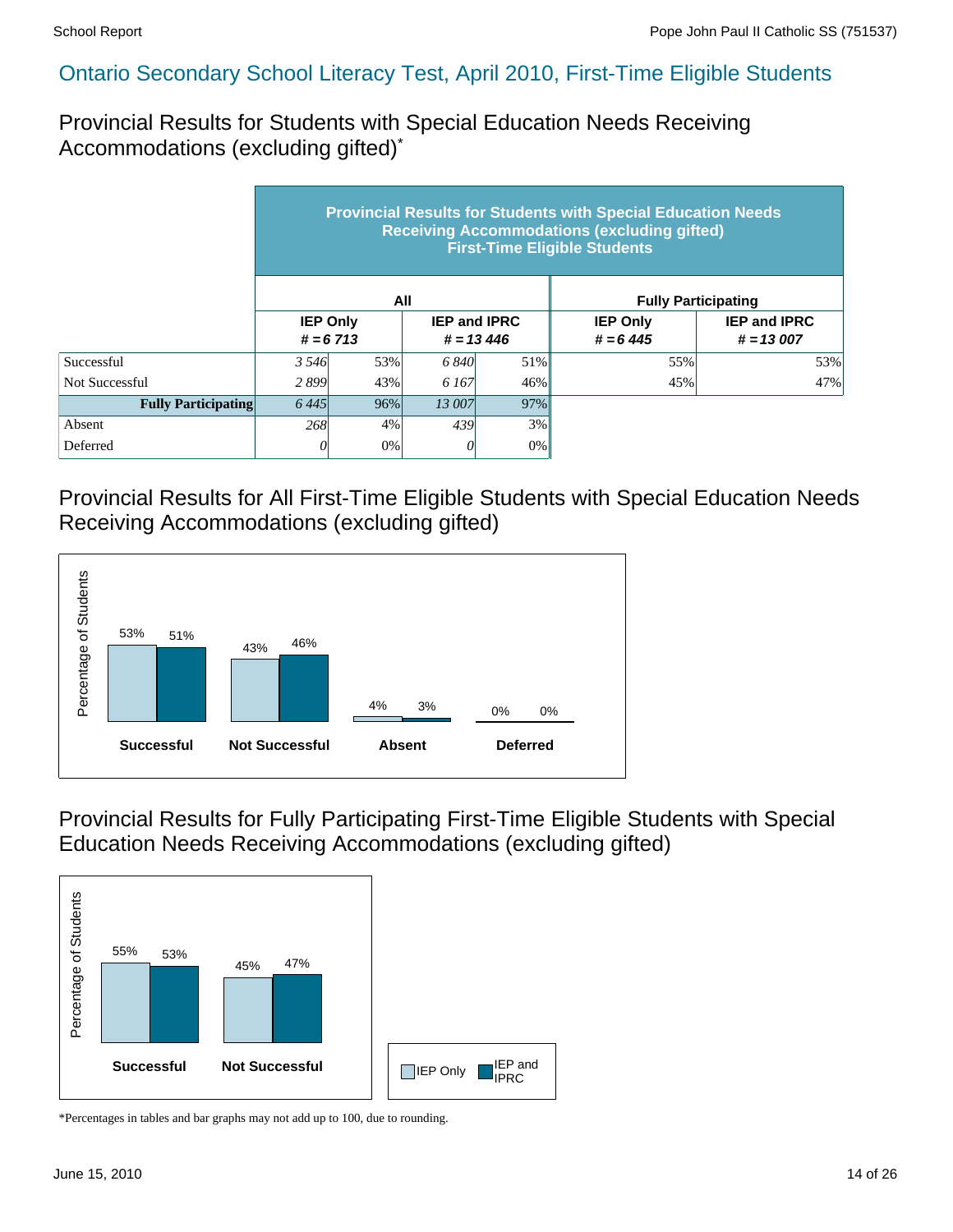Results for Students Taking Academic English Course\*

|                            |                            |     |                            | <b>Results for Students Taking</b><br><b>Academic English Course</b><br><b>First-Time Eligible Students</b> |                            |                            |                                 |
|----------------------------|----------------------------|-----|----------------------------|-------------------------------------------------------------------------------------------------------------|----------------------------|----------------------------|---------------------------------|
|                            |                            |     | All                        |                                                                                                             |                            | <b>Fully Participating</b> |                                 |
|                            | <b>School</b><br>$# = 266$ |     | <b>Board</b><br>$# = 4973$ | <b>Province</b><br>$# = 104882$                                                                             | <b>School</b><br>$# = 264$ | <b>Board</b><br>$# = 4907$ | <b>Province</b><br>$# = 102854$ |
| Successful                 | 233                        | 88% | 92%                        | 93%                                                                                                         | 88%                        | 93%                        | 95%                             |
| <b>Not Successful</b>      | 31                         | 12% | 7%                         | 5%                                                                                                          | 12%                        | 7%                         | 5%                              |
| <b>Fully Participating</b> | 264                        | 99% | 99%                        | 98%                                                                                                         |                            |                            |                                 |
| Absent                     | 0                          | 0%  | $<$ 1%                     | $1\%$                                                                                                       |                            |                            |                                 |
| Deferred                   | 2                          | 1%  | 1%                         | $1\%$                                                                                                       |                            |                            |                                 |

# Results for All First-Time Eligible Students Taking Academic English Course



Results for Fully Participating First-Time Eligible Students Taking Academic English Course

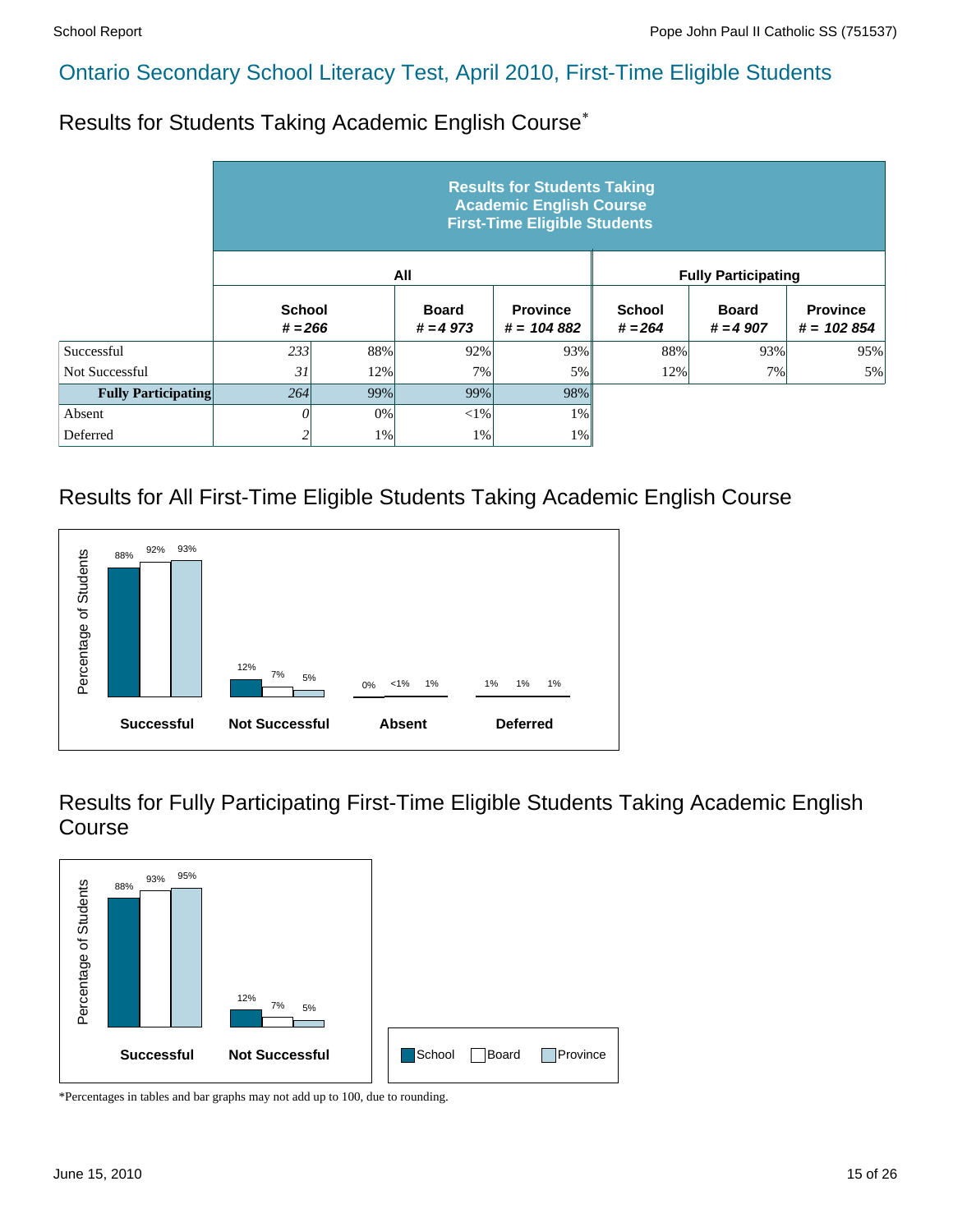Results for Students Taking Applied English Course\*

|                            | <b>Results for Students Taking</b><br><b>Applied English Course</b><br><b>First-Time Eligible Students</b> |     |                             |                                |                           |                            |                                |  |  |  |
|----------------------------|------------------------------------------------------------------------------------------------------------|-----|-----------------------------|--------------------------------|---------------------------|----------------------------|--------------------------------|--|--|--|
|                            |                                                                                                            |     | All                         |                                |                           | <b>Fully Participating</b> |                                |  |  |  |
|                            | <b>School</b><br>$# = 64$                                                                                  |     | <b>Board</b><br>$# = 1 776$ | <b>Province</b><br>$# = 37406$ | <b>School</b><br>$# = 56$ | <b>Board</b><br>$# = 1572$ | <b>Province</b><br>$# = 33945$ |  |  |  |
| Successful                 | 28                                                                                                         | 44% | 48%                         | 55%                            | 50%                       | 54%                        | 60%                            |  |  |  |
| Not Successful             | 28                                                                                                         | 44% | 41%                         | 36%                            | 50%                       | 46%                        | 40%                            |  |  |  |
| <b>Fully Participating</b> | 56                                                                                                         | 88% | 89%                         | 91%                            |                           |                            |                                |  |  |  |
| Absent                     | 0                                                                                                          | 0%  | 2%                          | 4%                             |                           |                            |                                |  |  |  |
| Deferred                   | 8                                                                                                          | 12% | 9%                          | 5%                             |                           |                            |                                |  |  |  |

#### Results for All First-Time Eligible Students Taking Applied English Course



Results for Fully Participating First-Time Eligible Students Taking Applied English Course

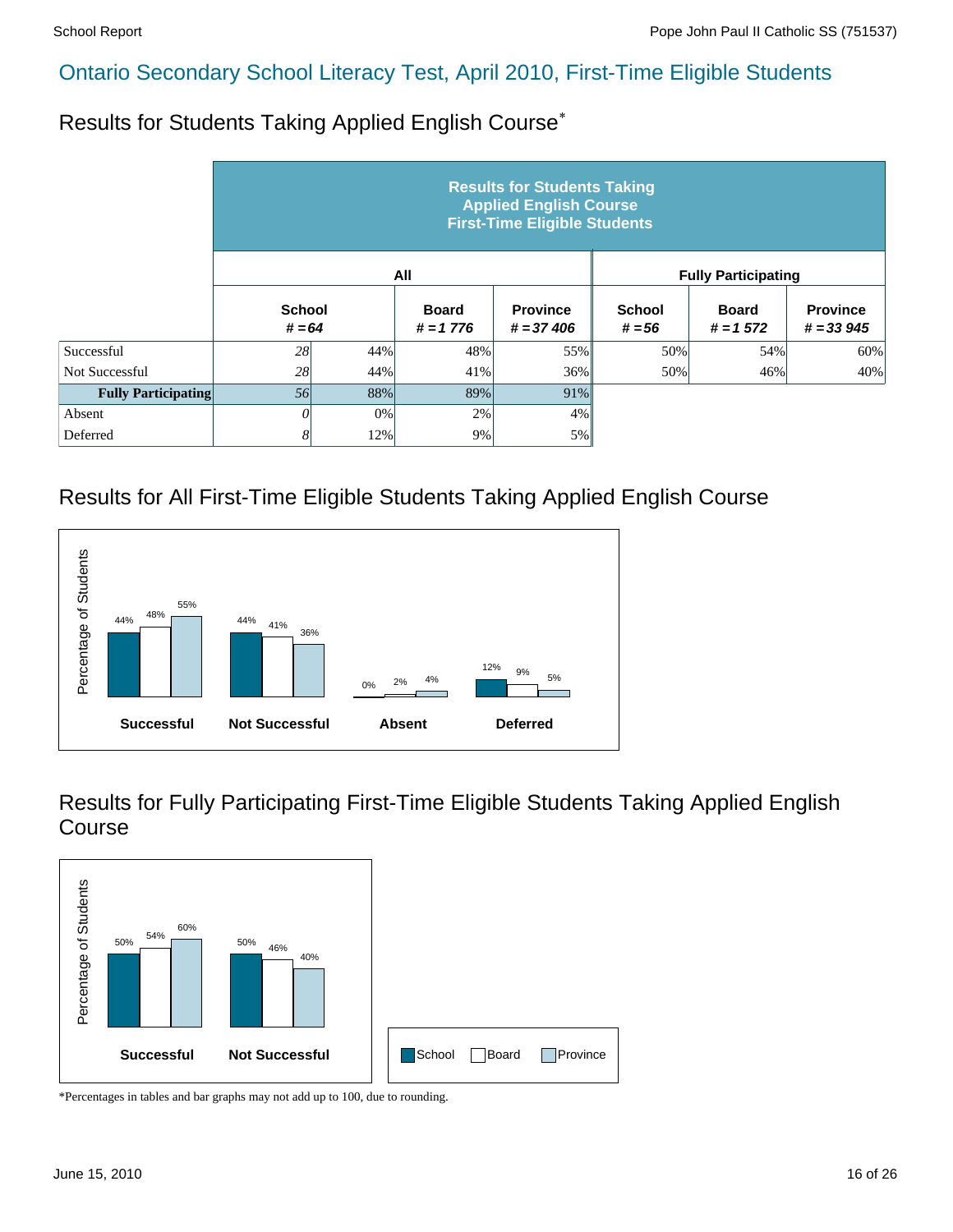Results for Students Taking Locally Developed English Course\*

|                            |                            |     |                           | <b>Results for Students Taking</b><br><b>Locally Developed English Course</b><br><b>First-Time Eligible Students</b> |                            |                            |                               |
|----------------------------|----------------------------|-----|---------------------------|----------------------------------------------------------------------------------------------------------------------|----------------------------|----------------------------|-------------------------------|
|                            |                            |     | All                       |                                                                                                                      |                            | <b>Fully Participating</b> |                               |
|                            | <b>School</b><br>$# = N/R$ |     | <b>Board</b><br>$# = 179$ | <b>Province</b><br>$# = 5671$                                                                                        | <b>School</b><br>$# = N/R$ | <b>Board</b><br>$# = 62$   | <b>Province</b><br>$# = 3411$ |
| Successful                 | N/R                        | N/R | 11%                       | 11%                                                                                                                  | N/R                        | 31%                        | 19%                           |
| Not Successful             | N/R                        | N/R | 24%                       | 49%                                                                                                                  | N/R                        | 69%                        | 81%                           |
| <b>Fully Participating</b> | N/R                        | N/R | 35%                       | 60%                                                                                                                  |                            |                            |                               |
| Absent                     | N/R                        | N/R | 1%                        | 6%                                                                                                                   |                            |                            |                               |
| Deferred                   | N/R                        | N/R | 64%                       | 34%                                                                                                                  |                            |                            |                               |

#### Results for All First-Time Eligible Students Taking Locally Developed English Course



Results for Fully Participating First-Time Eligible Students Taking Locally Developed English Course

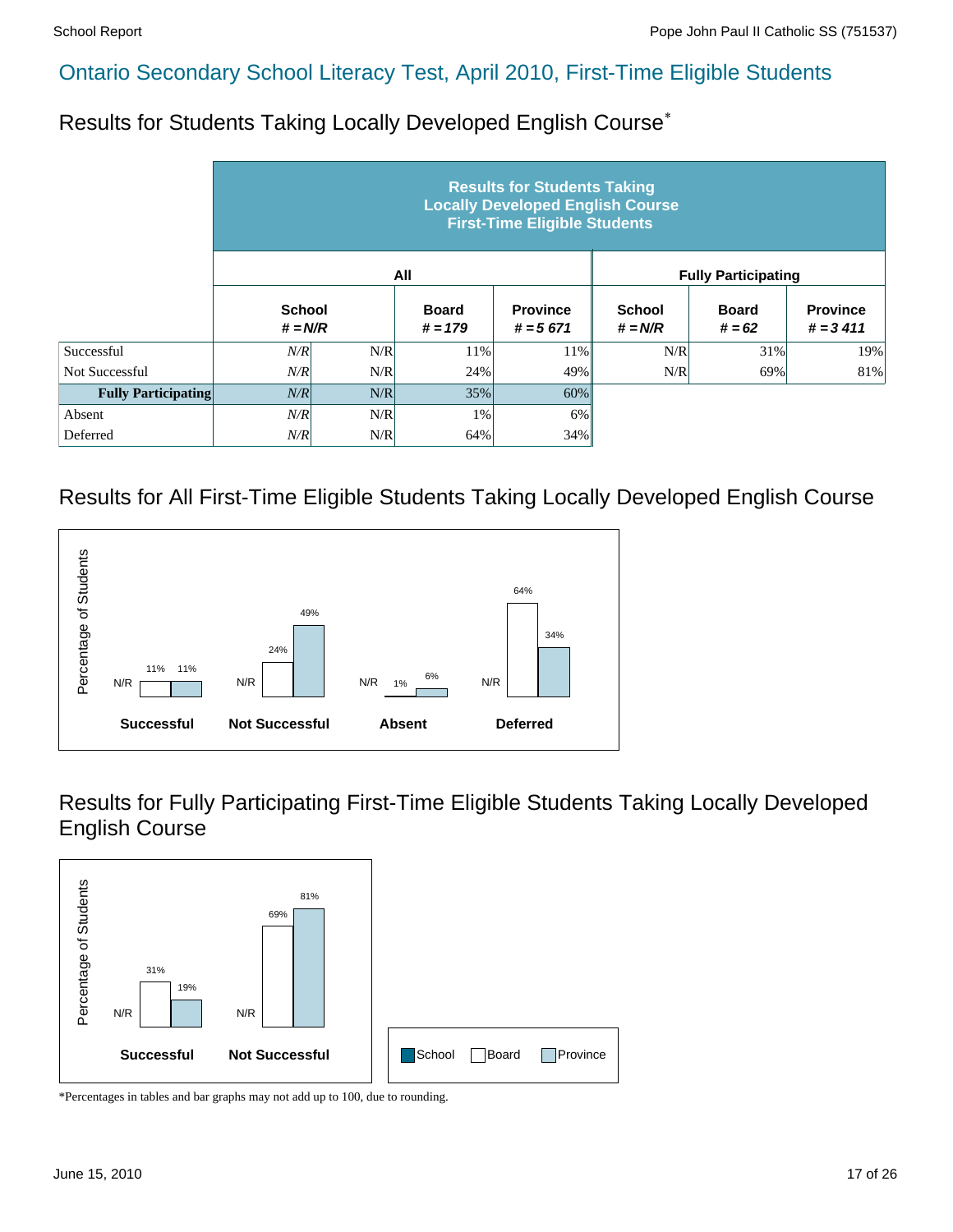Results for Students Taking ESL/ELD Course\*

|                            |                            |     |                           | <b>Results for Students Taking</b><br><b>ESL/ELD Course</b><br><b>First-Time Eligible Students</b> |                            |                            |                               |
|----------------------------|----------------------------|-----|---------------------------|----------------------------------------------------------------------------------------------------|----------------------------|----------------------------|-------------------------------|
|                            |                            |     | All                       |                                                                                                    |                            | <b>Fully Participating</b> |                               |
|                            | <b>School</b><br>$# = N/D$ |     | <b>Board</b><br>$# = 266$ | <b>Province</b><br>$# = 3 475$                                                                     | <b>School</b><br>$# = N/D$ | <b>Board</b><br>$# = 85$   | <b>Province</b><br>$# = 1470$ |
| Successful                 | N/D                        | N/D | 12%                       | 19%                                                                                                | N/D                        | 39%                        | 46%                           |
| Not Successful             | N/D                        | N/D | 20%                       | 23%                                                                                                | N/D                        | 61%                        | 54%                           |
| <b>Fully Participating</b> | N/D                        | N/D | 32%                       | 42%                                                                                                |                            |                            |                               |
| Absent                     | N/D                        | N/D | $<$ 1%                    | 2%                                                                                                 |                            |                            |                               |
| Deferred                   | N/D                        | N/D | 68%                       | 56%                                                                                                |                            |                            |                               |

#### Results for All First-Time Eligible Students Taking ESL/ELD Course



#### Results for Fully Participating First-Time Eligible Students Taking ESL/ELD Course

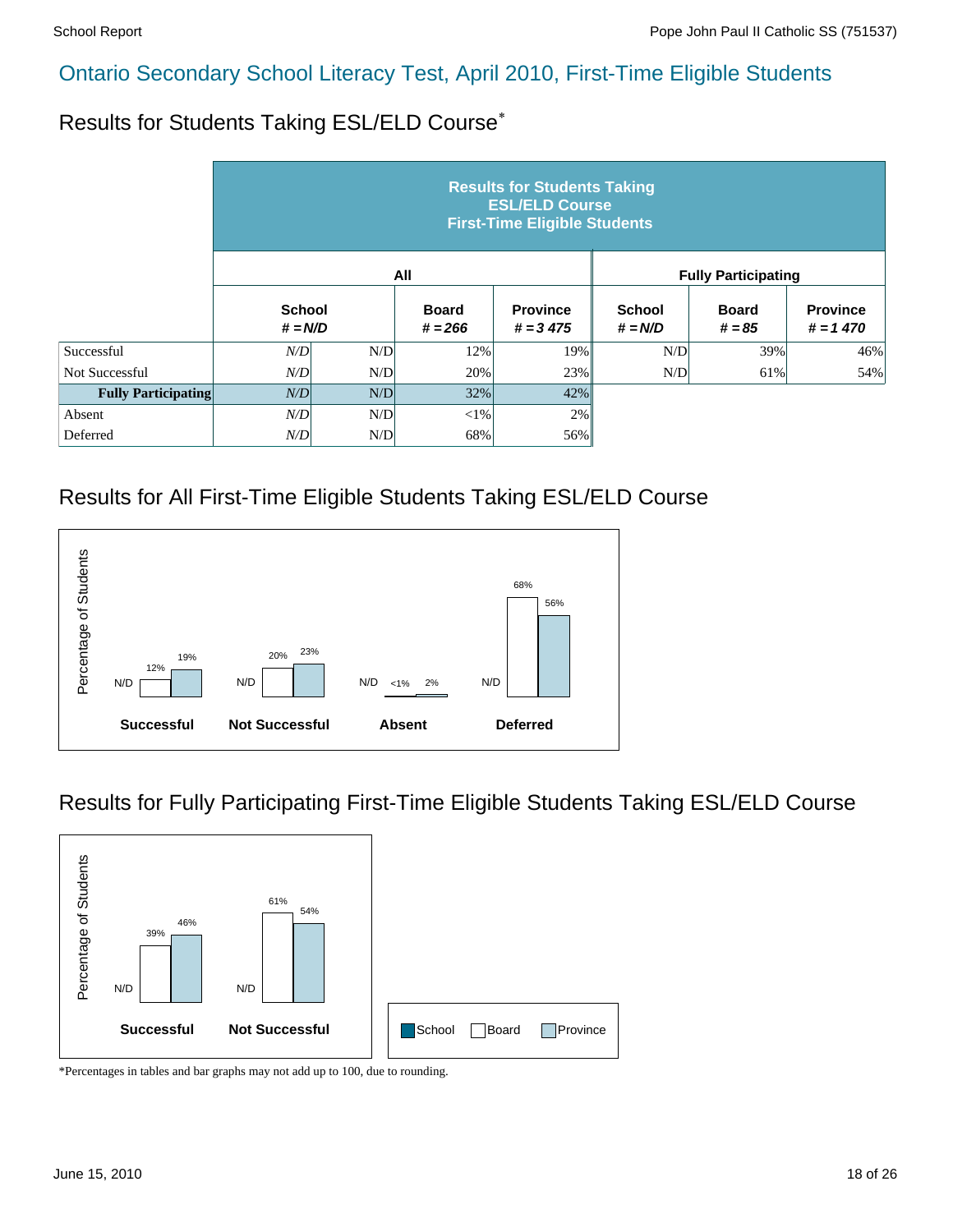#### Contextual Information over Time

This information provides a context for interpreting the school's results over the past five administrations.

|                                                                                                            | <b>Mar. 2006</b> | Mar. 2007 | <b>Mar. 2008</b> | Apr. 2009      | Apr. 2010 |
|------------------------------------------------------------------------------------------------------------|------------------|-----------|------------------|----------------|-----------|
| <b>Enrolment</b>                                                                                           |                  |           |                  |                |           |
| Number of first-time eligible students                                                                     | 334              | 315       | 298              | 352            | 336       |
| Number of students who were exempted                                                                       | 2                | 3         | 1                | $\overline{c}$ | $\theta$  |
| <b>Participation in the Test</b>                                                                           |                  |           |                  |                |           |
| Of all first-time eligible students, those who participated fully in the<br>assessment                     | 99%              | 96%       | 98%              | 96%            | 95%       |
| Of all first-time eligible students, those who were absent                                                 | 1%               | 2%        | 0%               | $<$ l $%$      | $0\%$     |
| Of all first-time eligible students, those who were deferred                                               | 0%               | 2%        | 2%               | 4%             | 5%        |
| Gender <sup>†</sup> Based on number of first-time eligible students                                        |                  |           |                  |                |           |
| Female                                                                                                     | 51%              | 45%       | 45%              | 51%            | 47%       |
| Male                                                                                                       | 49%              | 55%       | 55%              | 49%            | 53%       |
| Gender not specified                                                                                       | 0%               | 0%        | 0%               | 0%             | 0%        |
| Student Status <sup>†</sup> Based on number of first-time eligible students                                |                  |           |                  |                |           |
| English language learners*                                                                                 | 0%               | 0%        | 0%               | 3%             | 4%        |
| English language learners receiving special provisions**                                                   | 0%               | $0\%$     | 0%               | 1%             | 0%        |
| Students with special education needs (excluding gifted)*                                                  | 20%              | 18%       | 11%              | 13%            | 10%       |
| Students with special education needs receiving accommodations<br>(excluding gifted)**                     | 11%              | 13%       | 10%              | 12%            | 7%        |
| Course Type in English <sup>†</sup> Based on number of first-time eligible students                        |                  |           |                  |                |           |
| Academic                                                                                                   | 78%              | 79%       | 80%              | 84%            | 79%       |
| Applied                                                                                                    | 20%              | 19%       | 17%              | 14%            | 19%       |
| Locally developed                                                                                          | $<$ 1%           | 1%        | 2%               | 1%             | 2%        |
| ESL/ELD                                                                                                    | 0%               | 0%        | 0%               | 0%             | 0%        |
| Other                                                                                                      | n/a              | 1%        | 1%               | 1%             | 0%        |
| Language <sup>††</sup> Based on Student Questionnaire data                                                 |                  |           |                  |                |           |
| Number of Respondents:                                                                                     | 327              | 300       | 291              | 335            | 320       |
| First language learned at home was other than English                                                      | 25%              | 30%       | 34%              | 28%            | 32%       |
| Speak only or mostly English at home<br>Speak another language (or other languages) as often as English at | 76%              | 73%       | 66%              | 68%            | 71%       |
| home                                                                                                       | 20%              | 22%       | 26%              | 26%            | 23%       |
| Speak only or mostly another language (or other languages) at home                                         | $4\%$            | 5%        | 7%               | 5%             | 5%        |

† Contextual data are provided by schools and/or boards through the Student Data Collection process. Some data may be missing because they were not provided by schools or boards.

See Explanation of Terms.

\*\* Percentages are based on fully participating students.

†† Contextual data pertaining to "language" are gathered from the Student Questionnaire completed by students. Some data may be missing because they were not provided by students.

n/a Information not available.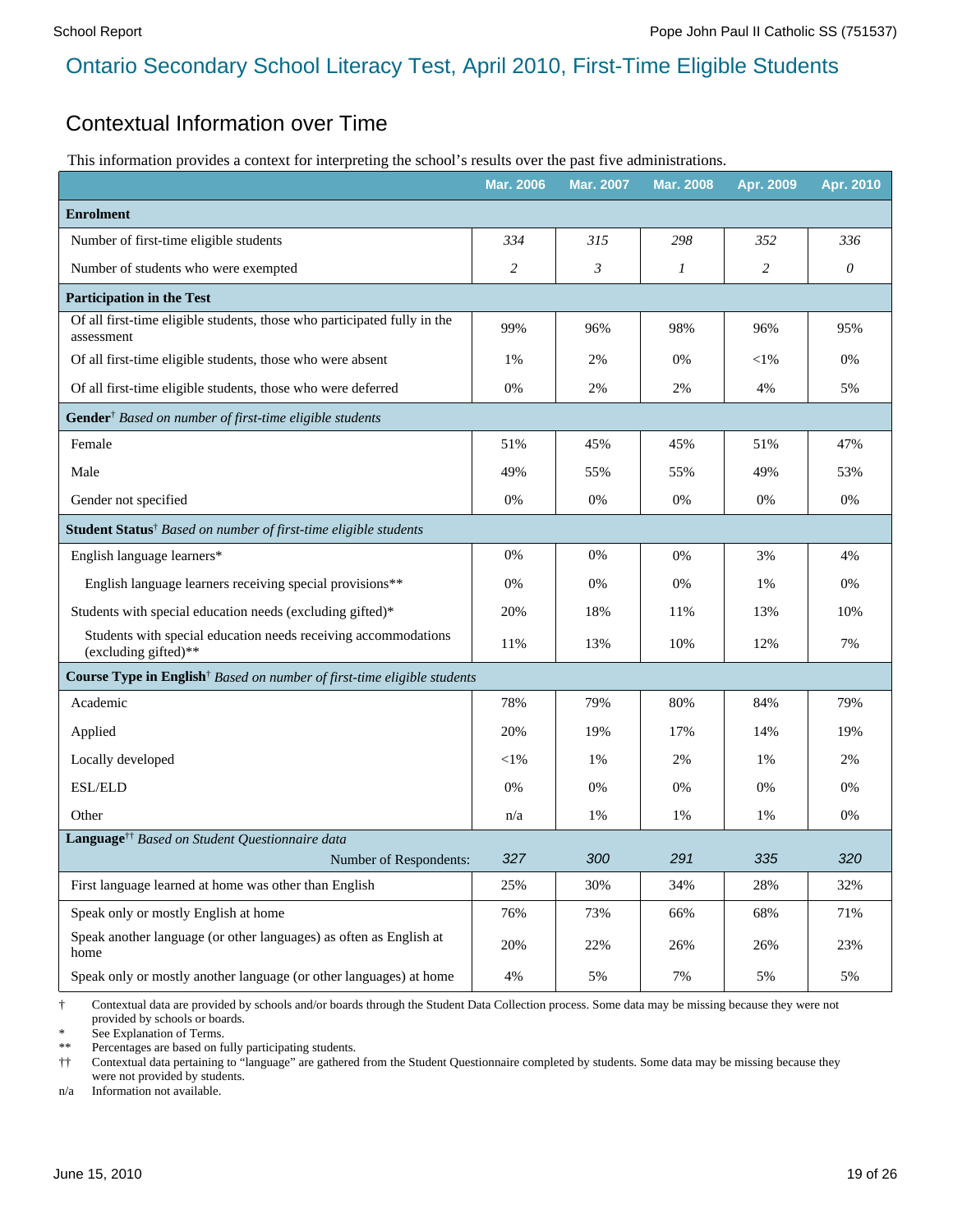#### Ontario Secondary School Literacy Test, April 2010, First-Time Eligible Students Results over Time, March 2006–April 2010

| School Results: All First-Time Eligible Students*  |                      |     |                      |     |                      |     |                      |          |                      |     |
|----------------------------------------------------|----------------------|-----|----------------------|-----|----------------------|-----|----------------------|----------|----------------------|-----|
|                                                    | <b>March</b><br>2006 |     | <b>March</b><br>2007 |     | <b>March</b><br>2008 |     | <b>April</b><br>2009 |          | <b>April</b><br>2010 |     |
| <b>Number</b><br>of Students                       | 334                  |     | 315                  |     | 298                  |     | 352                  |          | 336                  |     |
| Successful                                         | <b>270</b>           | 81% | 244                  | 77% | 246                  | 83% | 288                  | 82%      | 261                  | 78% |
| Not Successful                                     | 61                   | 18% | 58                   | 18% | 47                   | 16% | 49                   | 14%      | 59                   | 18% |
| <b>Fully</b><br><b>Participating</b>               | 331                  | 99% | 302                  | 96% | 293                  | 98% | 337                  | 96%      | 320l                 | 95% |
| Absent                                             | $\mathfrak{z}$       | 1%  |                      | 2%  | $\theta$             | 0%  |                      | ${<}1\%$ | $\theta$             | 0%  |
| Deferred                                           | $\theta$             | 0%  | n                    | 2%  | 5 <sup>1</sup>       | 2%  | 14                   | 4%       | 16                   | 5%  |
| Fullv<br><b>Participating</b><br><b>Successful</b> | 270                  | 82% | 244                  | 81% | 246                  | 84% | 288                  | 85%      | 261                  | 82% |



|                                             | Board Results: All First-Time Eligible Students* |     |           |                      |         |                      |                      |       |                      |     |  |
|---------------------------------------------|--------------------------------------------------|-----|-----------|----------------------|---------|----------------------|----------------------|-------|----------------------|-----|--|
|                                             | <b>March</b><br>2006                             |     |           | <b>March</b><br>2007 |         | <b>March</b><br>2008 | <b>April</b><br>2009 |       | <b>April</b><br>2010 |     |  |
| <b>Number</b><br>of Students                | 6 8 19                                           |     | 6804      |                      | 6 897   |                      | 7 071                |       | 7263                 |     |  |
| Successful                                  | 5 2 3 8 1                                        | 77% | 5 2 5 0 1 | 77%                  | 5 2 6 5 | 76%                  | 5 5 5 1              | 79%   | 5 5 0 7              | 76% |  |
| Not Successful                              | 1 242                                            | 18% | 1 165     | 17%                  | 1 207   | 18%                  | 1042                 | 15%   | 1 161                | 16% |  |
| Fullv<br><b>Participating</b>               | 6480                                             | 95% | 6415      | 94%                  | 6472    | 94%                  | 6 5 9 3              | 93%   | 6 668                | 92% |  |
| Absent                                      | 117 <sup> </sup>                                 | 2%  | 104       | 2%                   | 84      | 1%                   | 63                   | $1\%$ | 63                   | 1%  |  |
| Deferred                                    | 222                                              | 3%  | 285       | 4%                   | 341     | 5%                   | 415                  | $6\%$ | 532                  | 7%  |  |
| Fullv<br><b>Participating</b><br>Successful | 5 2 3 8                                          | 81% | 5 2 5 0 l | 82%                  | 5 2 6 5 | 81%                  | 5 5 5 1              | 84%   | 5 5 0 7              | 83% |  |



Mar. '06 Mar. '07 Mar. '08 Apr. '09 Apr. '10

|                                             | <b>March</b><br>2006 |     | <b>March</b><br>2007 |     | <b>March</b><br>2008 |                    | April<br>2009 |     | April<br>2010 |     |
|---------------------------------------------|----------------------|-----|----------------------|-----|----------------------|--------------------|---------------|-----|---------------|-----|
| <b>Number</b><br>of Students                | 158 817              |     | 155 906              |     |                      | 152 830<br>156 151 |               |     | 153 490       |     |
| Successful                                  | 125 830              | 79% | 122 475              | 79% | 122 324              | <b>78%</b>         | 120 776       | 79% | 120 218       | 78% |
| <b>Not Successful</b>                       | 23 268               | 15% | 23 698               | 15% | 23 279               | 15%                | 21 618        | 14% | 22 737        | 15% |
| <b>Fully</b><br><b>Participating</b>        | 149 098              | 94% | 146 173              | 94% | 145 603              | 93%                | 142 394       | 93% | 142 955       | 93% |
| Absent                                      | 4 7 1 5 1            | 3%  | 3932                 | 3%  | 4357                 | 3%                 | 3 707         | 2%  | 3479          | 2%  |
| Deferred                                    | 5 004                | 3%  | 5801                 | 4%  | 6 191                | 4%                 | 6729          | 4%  | 7056          | 5%  |
| Fullv<br><b>Participating</b><br>Successful | 125 830              | 84% | 122 475              | 84% | 122 324              | $84\%$             | 120 776       | 85% | 120 218       | 84% |



\* Percentages in tables may not add up to 100, due to rounding.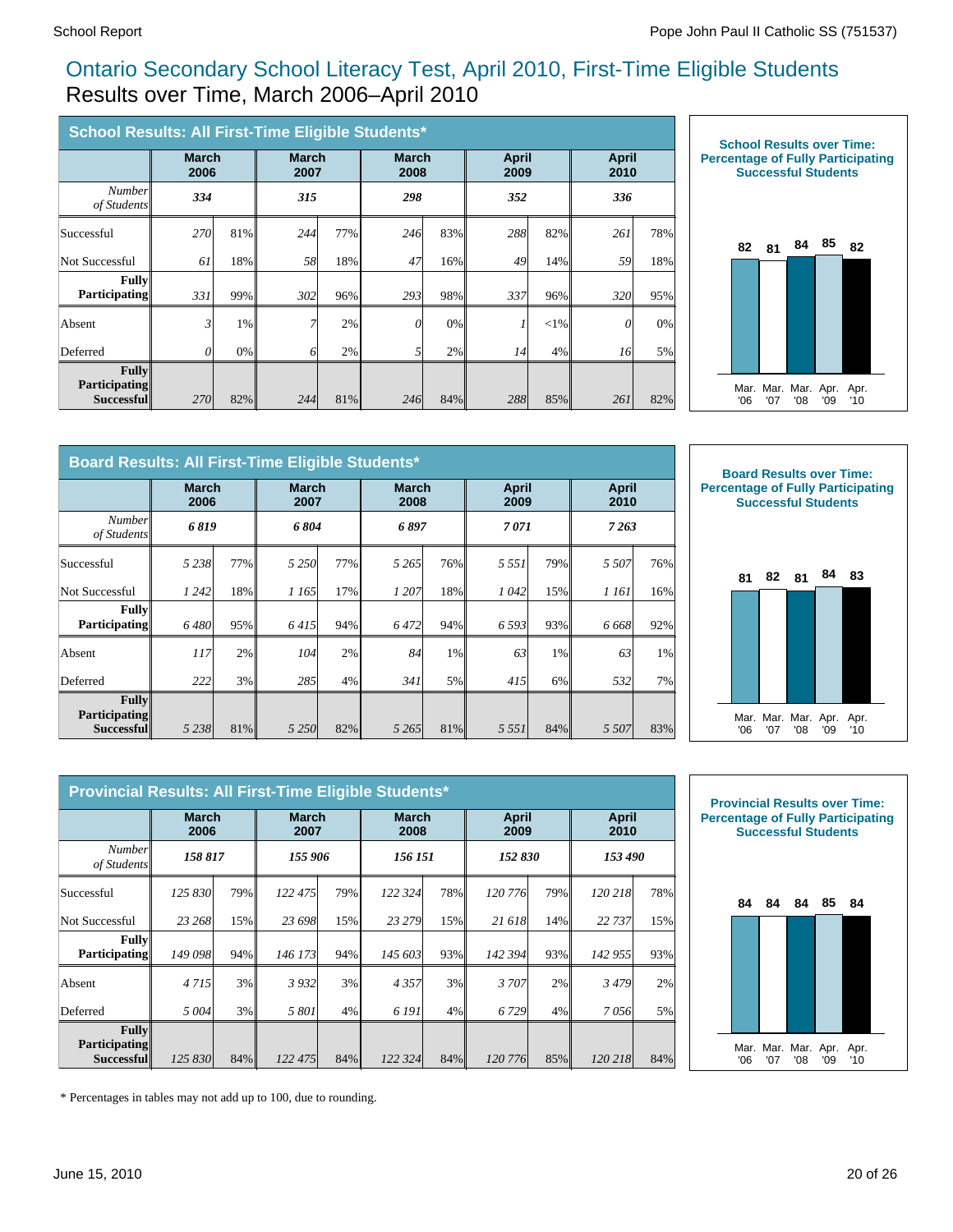

#### **Number of First-Time Eligible Students†**

|          |               | <b>March 2006</b> | <b>March 2007</b> |             |        | <b>March 2008</b> |               | <b>April 2009</b> | <b>April 2010</b> |             |
|----------|---------------|-------------------|-------------------|-------------|--------|-------------------|---------------|-------------------|-------------------|-------------|
|          | <b>Female</b> | <b>Male</b>       | Female            | <b>Male</b> | Female | <b>Male</b>       | <b>Female</b> | <b>Male</b>       | <b>Female</b>     | <b>Male</b> |
| School   | 172           | 162               | 141               | 174         | 133    | 165               | 180           | 172               | 159               | 177         |
| Board    | 3577          | 3239              | 3434              | 3 3 7 0     | 3529   | 3 3 6 4           | 3581          | 3490              | 3706              | 3557        |
| Province | 77 358        | 81 402            | 76 252            | 79 638      | 76 226 | 79 904            | 74 355        | 78 459            | 74 545            | 78 940      |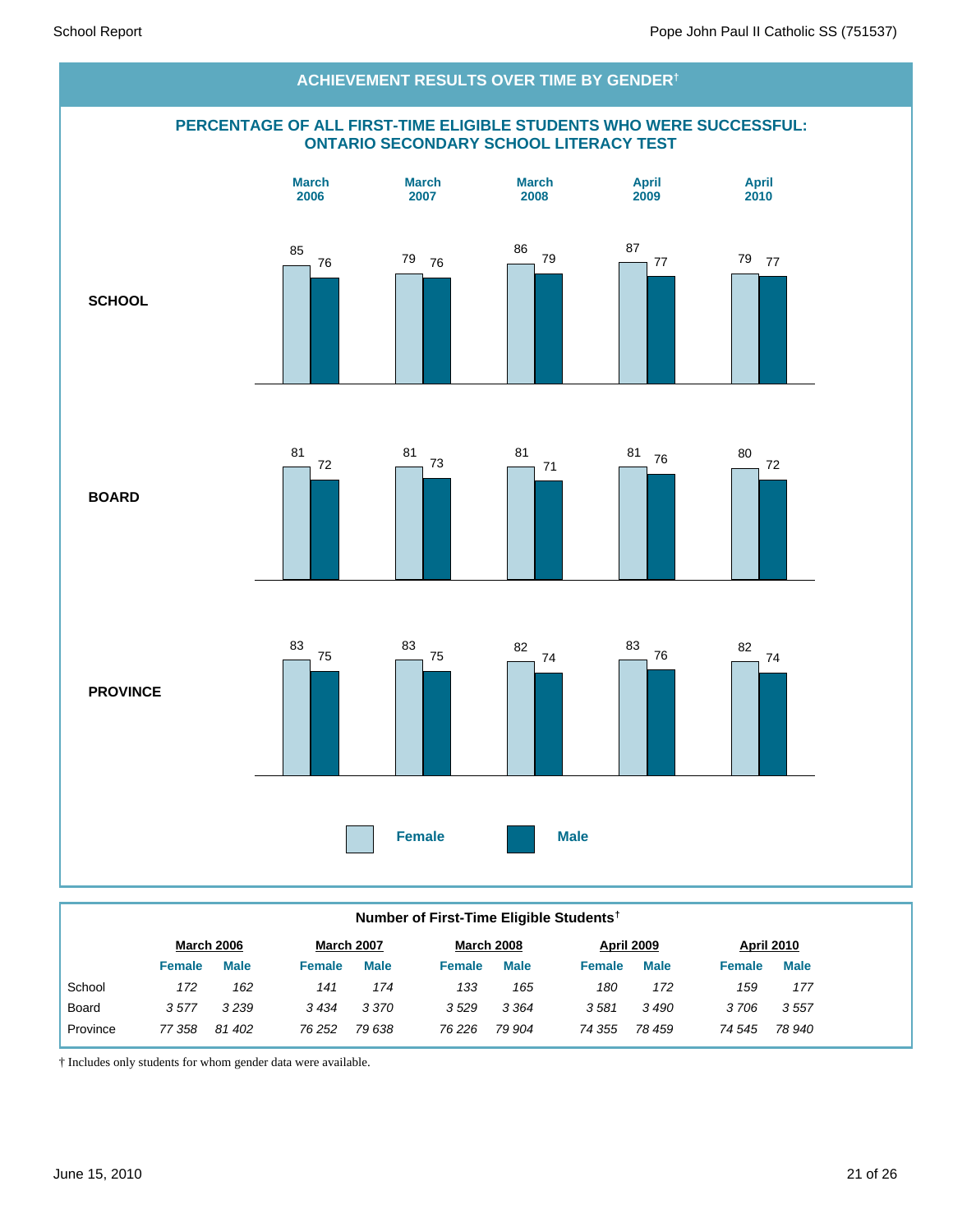#### **PERCENTAGE OF FULLY PARTICIPATING FIRST-TIME ELIGIBLE STUDENTS WHO WERE SUCCESSFUL: ONTARIO SECONDARY SCHOOL LITERACY TEST SCHOOL BOARD PROVINCE Female Male March 2006 March 2007 March 2008 April 2009 April 2010 ACHIEVEMENT RESULTS OVER TIME BY GENDER†** 86 <sup>77</sup> <sup>82</sup> <sup>80</sup> 88 81 88<br>82 82 82 81 85 77 86 78 86 77 86 82 86 79 88 81 87 80 88 80 <sup>88</sup> <sup>82</sup> <sup>88</sup> 81

|          | Number of Fully Participating First-Time Eligible Students <sup>†</sup> |                   |               |                   |               |                   |               |                   |               |                   |  |  |
|----------|-------------------------------------------------------------------------|-------------------|---------------|-------------------|---------------|-------------------|---------------|-------------------|---------------|-------------------|--|--|
|          |                                                                         | <b>March 2006</b> |               | <b>March 2007</b> |               | <b>March 2008</b> |               | <b>April 2009</b> |               | <b>April 2010</b> |  |  |
|          | <b>Female</b>                                                           | <b>Male</b>       | <b>Female</b> | <b>Male</b>       | <b>Female</b> | <b>Male</b>       | <b>Female</b> | <b>Male</b>       | <b>Female</b> | <b>Male</b>       |  |  |
| School   | 171                                                                     | 160               | 136           | 166               | 131           | 162               | 177           | 160               | 153           | 167               |  |  |
| Board    | 3413                                                                    | 3064              | 3260          | 3 1 5 5           | 3 3 3 5       | 3 1 3 3           | 3 3 6 7       | 3226              | 3449          | 3219              |  |  |
| Province | 73 081                                                                  | 75 966            | 72 031        | 74 129            | 71 615        | 73 969            | 69 954        | 72 432            | 70 055        | 72 896            |  |  |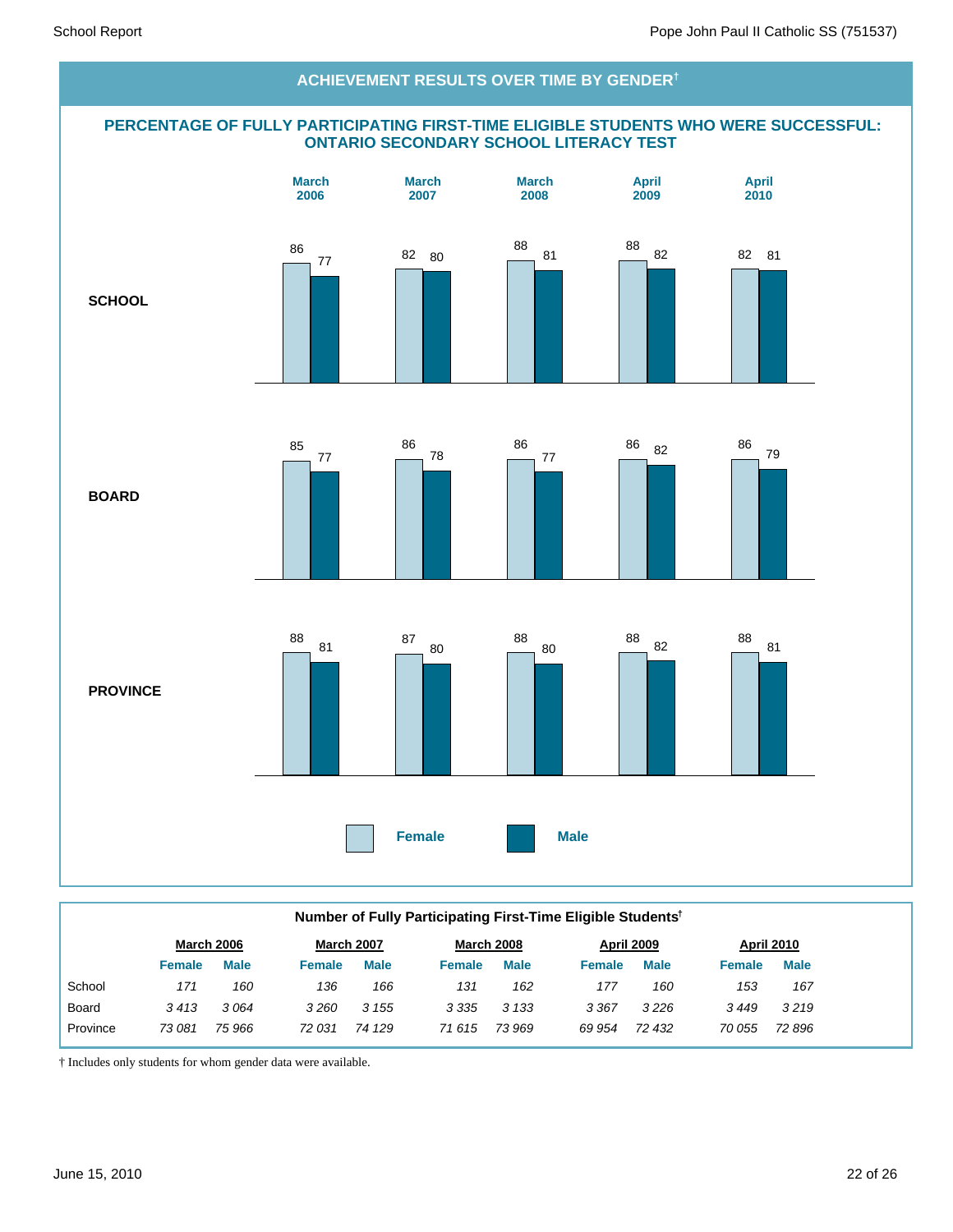|                                                                           | <b>STUDENT QUESTIONNAIRE RESULTS FOR THIS SCHOOL (# = 320)</b> |                                                                        |
|---------------------------------------------------------------------------|----------------------------------------------------------------|------------------------------------------------------------------------|
| <b>Questionnaire Item</b>                                                 | Percentage of Students*<br>$\pmb{0}$<br>100                    | <b>Number of</b><br><b>Students</b><br>Who<br><b>Answered</b><br>"Yes" |
| 1. Types of materials students read in English outside school most weeks: |                                                                |                                                                        |
| non-fiction books, e.g., biographies                                      | 35<br>64                                                       | 111                                                                    |
| comics                                                                    | 45<br>54                                                       | 144                                                                    |
| Web sites, e-mail, chat messages                                          | 93<br>6                                                        | 299                                                                    |
| letters                                                                   | 40<br>60                                                       | 127                                                                    |
| magazines                                                                 | 62<br>38                                                       | 197                                                                    |
| manuals, instructions                                                     | 52<br>47                                                       | 168                                                                    |
| newspapers                                                                | 58<br>42                                                       | 184                                                                    |
| novels, fiction, short stories                                            | 71<br>29                                                       | 227                                                                    |
| song lyrics, poems                                                        | 83<br>17                                                       | 266                                                                    |
| religious or spiritual writings                                           | 39<br>60                                                       | 125                                                                    |
| 2. Types of writing students do in English outside school most weeks:     |                                                                |                                                                        |
| e-mail, chat messages                                                     | $96 \, 4$                                                      | 306                                                                    |
| letter, journals, diaries                                                 | 32<br>68                                                       | 102                                                                    |
| notes, directions, instructions                                           | 54<br>45                                                       | 174                                                                    |
| song lyrics, poems                                                        | 55<br>44                                                       | 177                                                                    |
| stories, fiction                                                          | 35<br>64                                                       | $\cal III$                                                             |
| work-related writing                                                      | 57<br>42                                                       | 183                                                                    |
| 3. Types of English language materials students have at home:             |                                                                |                                                                        |
| dictionaries, encyclopedias (print or electronic)                         | $96 \vert 4$                                                   | 307                                                                    |
| books                                                                     | $96$ 4                                                         | 306                                                                    |
| newspapers                                                                | 86<br>14                                                       | 275                                                                    |
| magazines                                                                 | 79<br>21                                                       | 252                                                                    |
|                                                                           | <b>Yes</b><br>No                                               |                                                                        |

\* Percentages may not add to 100, due to a lack of or ambiguous responses. Where there is no number in a box, the percentage of responses is smaller than 4.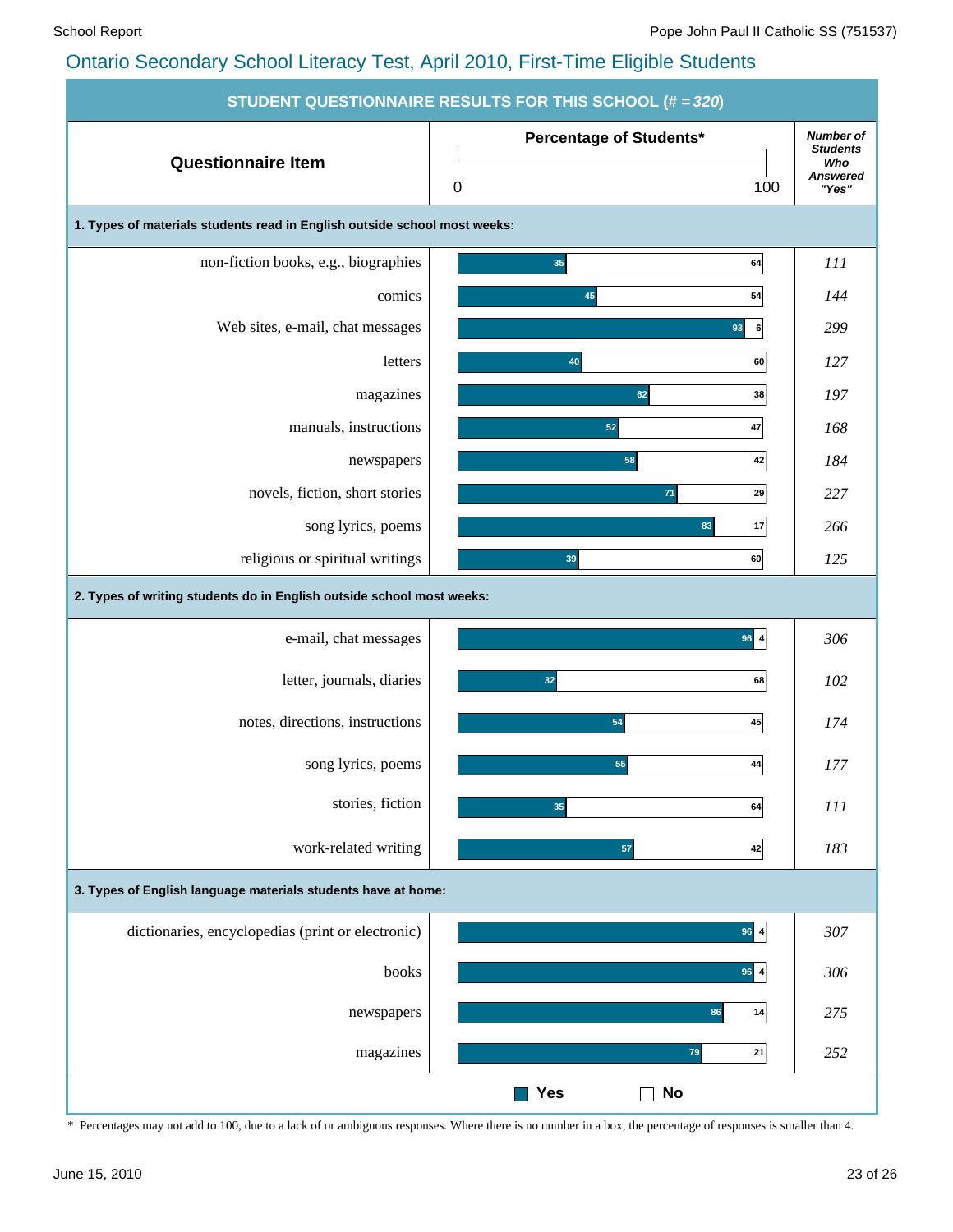|                                                                                                              | STUDENT QUESTIONNAIRE RESULTS FOR THIS SCHOOL (# = 320) |                  |
|--------------------------------------------------------------------------------------------------------------|---------------------------------------------------------|------------------|
| <b>Questionnaire Item</b>                                                                                    | <b>Percentage of Students*</b>                          | <b>Number of</b> |
|                                                                                                              | 100<br>0                                                | <b>Students</b>  |
| 4. Number of hours a week students read materials written in English outside school, not including homework: |                                                         |                  |
| one hour or less                                                                                             | 30                                                      | 96               |
| more than one hour but less than three hours                                                                 | 38                                                      | 122              |
| more than three hours but less than five hours                                                               | 17                                                      | 54               |
| five hours or more                                                                                           | 15                                                      | 48               |
| 5. Number of hours a week students write in English outside school, not including homework:                  |                                                         |                  |
| one hour or less                                                                                             | 28                                                      | 89               |
| more than one hour but less than three hours                                                                 | 40                                                      | 128              |
| more than three hours but less than five hours                                                               | 16                                                      | 50               |
| five hours or more                                                                                           | 17                                                      | 53               |
| 6. How often students use a computer at home for homework:                                                   |                                                         |                  |
| don't have a computer at home                                                                                | $\blacksquare$                                          | 3                |
| never or hardly ever use a computer for homework                                                             | $\overline{\mathbf{7}}$                                 | 23               |
| use a computer once or twice a month for homework                                                            | 17                                                      | 55               |
| use a computer once or twice a week for homework                                                             | 41                                                      | 130              |
| use a computer almost every day for homework                                                                 | 34                                                      | 109              |
| 7. First language students learned at home was English:                                                      |                                                         |                  |
| yes                                                                                                          | 68                                                      | 219              |
| no                                                                                                           | 32                                                      | 101              |
| 8. Language(s) students speak at home:                                                                       |                                                         |                  |
| only or mostly English                                                                                       | 71                                                      | 228              |
| another language (or other languages) as often as<br>English                                                 | 23                                                      | 75               |
| only or mostly another language (or other languages)                                                         | 5                                                       | 16               |

\* Percentages may not add to 100, due to a lack of or ambiguous responses.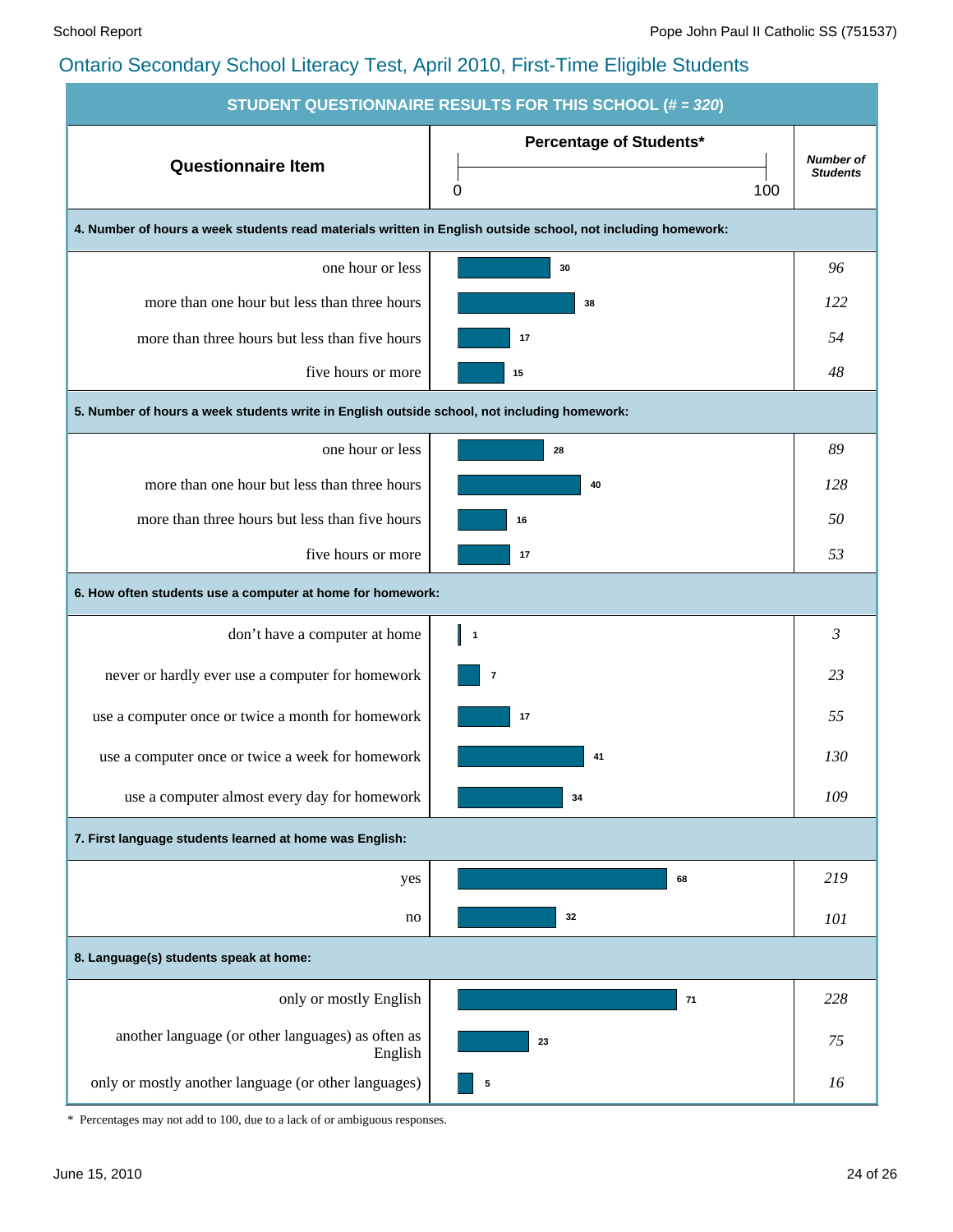|                                                                                                                                                 | <b>School</b> |                                  |                                                    | <b>Board</b>              |                      |                                     | <b>Province</b>  |                                        |                            |
|-------------------------------------------------------------------------------------------------------------------------------------------------|---------------|----------------------------------|----------------------------------------------------|---------------------------|----------------------|-------------------------------------|------------------|----------------------------------------|----------------------------|
| <b>STUDENT QUESTIONNAIRE RESULTS</b><br>FOR SCHOOL, BOARD AND PROVINCE<br>(all students, female, male)                                          | All (#= 320)  | Female <sup>»</sup><br>153)<br>斐 | 167)<br><u>ّه</u><br>$\bar{\bar{\mathbf{z}}}$<br>建 | 513)<br>$\circ$<br>斐<br>₹ | 3381)<br>Female<br>建 | 132)<br>ి లే<br>$\overline{B}$<br># | 140855<br>#<br>₹ | 260)<br>Female*<br>$\overline{6}$<br>₩ | 591)<br>$(1 + 7)$<br>Male* |
| Percentage of students indicating that they                                                                                                     |               |                                  |                                                    |                           |                      |                                     |                  |                                        |                            |
| have a computer at home.                                                                                                                        | 99%           | 99%                              | 99%                                                | 98%                       | 99%                  | 98%                                 | 98%              | 98%                                    | 97%                        |
| use the computer almost every day for homework.                                                                                                 | 34%           | 33%                              | 35%                                                | 32%                       | 34%                  | 29%                                 | 31%              | 33%                                    | 29%                        |
| Percentage of students indicating that they read the following types of materials in English outside school most weeks:                         |               |                                  |                                                    |                           |                      |                                     |                  |                                        |                            |
| non-fiction books, e.g., biographies                                                                                                            | 35%           | 36%                              | 34%                                                | 39%                       | 40%                  | 38%                                 | 36%              | 34%                                    | 37%                        |
| comics                                                                                                                                          | 45%           | 39%                              | 51%                                                | 40%                       | 33%                  | 47%                                 | 35%              | 29%                                    | 41%                        |
| Web sites, e-mail, chat messages                                                                                                                | 93%           | 93%                              | 93%                                                | 94%                       | 95%                  | 92%                                 | 92%              | 95%                                    | 90%                        |
| letters                                                                                                                                         | 40%           | 43%                              | 37%                                                | 41%                       | 47%                  | 35%                                 | 37%              | 41%                                    | 33%                        |
| magazines                                                                                                                                       | 62%           | 71%                              | 53%                                                | 69%                       | 80%                  | 56%                                 | 69%              | 80%                                    | 58%                        |
| manuals, instructions                                                                                                                           | 52%           | 46%                              | 59%                                                | 49%                       | 42%                  | 57%                                 | 42%              | 32%                                    | 52%                        |
| newspapers                                                                                                                                      | 58%           | 59%                              | 56%                                                | 62%                       | 62%                  | 62%                                 | 50%              | 49%                                    | 51%                        |
| novels, fiction, short stories                                                                                                                  | 71%           | 83%                              | 60%                                                | 72%                       | 85%                  | 57%                                 | 70%              | 83%                                    | 57%                        |
| song lyrics, poems                                                                                                                              | 83%           | 92%                              | 75%                                                | 75%                       | 84%                  | 66%                                 | 67%              | 80%                                    | 55%                        |
| religious or spiritual writings                                                                                                                 | 39%           | 40%                              | 38%                                                | 30%                       | 32%                  | 28%                                 | 22%              | 23%                                    | 21%                        |
| Percentage of students indicating that they read materials written in English outside school, not including homework, for                       |               |                                  |                                                    |                           |                      |                                     |                  |                                        |                            |
| more than three hours a week.                                                                                                                   | 32%           | 37%                              | 27%                                                | 36%                       | 43%                  | 29%                                 | 39%              | 47%                                    | 32%                        |
| Percentage of students indicating that they have the following English language materials at home:                                              |               |                                  |                                                    |                           |                      |                                     |                  |                                        |                            |
| dictionaries, encyclopedias (print or electronic)                                                                                               | 96%           | 97%                              | 95%                                                | 92%                       | 94%                  | 90%                                 | 91%              | 93%                                    | 89%                        |
| books                                                                                                                                           | 96%           | 96%                              | 95%                                                | 94%                       | 96%                  | 91%                                 | 94%              | 97%                                    | 92%                        |
| newspapers                                                                                                                                      | 86%           | 86%                              | 86%                                                | 80%                       | 81%                  | 79%                                 | 84%              | 85%                                    | 83%                        |
| magazines                                                                                                                                       | 79%           | 80%                              | 78%                                                | 82%                       | 86%                  | 77%                                 | 85%              | 89%                                    | 81%                        |
| Percentage of students indicating that they do the following types of writing in English outside school most weeks:                             |               |                                  |                                                    |                           |                      |                                     |                  |                                        |                            |
| e-mail, chat messages                                                                                                                           | 96%           | 97%                              | 95%                                                | 95%                       | 96%                  | 93%                                 | 94%              | 96%                                    | 93%                        |
| letters, journals, diaries                                                                                                                      | 32%           | 49%                              | 16%                                                | 33%                       | 47%                  | 17%                                 | 29%              | 44%                                    | 14%                        |
| notes, directions, instructions                                                                                                                 | 54%           | 61%                              | 49%                                                | 51%                       | 55%                  | 47%                                 | 46%              | 50%                                    | 43%                        |
| song lyrics, poems                                                                                                                              | 55%           | 63%                              | 48%                                                | 47%                       | 53%                  | 41%                                 | 40%              | 48%                                    | 33%                        |
| stories, fiction                                                                                                                                | 35%           | 44%                              | 26%                                                | 34%                       | 39%                  | 28%                                 | 30%              | 35%                                    | 25%                        |
| work-related writing                                                                                                                            | 57%           | 56%                              | 58%                                                | 57%                       | 60%                  | 55%                                 | 50%              | 50%                                    | 49%                        |
| Percentage of students indicating that they write in English outside school, not including homework, for                                        |               |                                  |                                                    |                           |                      |                                     |                  |                                        |                            |
| more than three hours a week.                                                                                                                   | 32%           | 32%                              | 32%                                                | 30%                       | 33%                  | 26%                                 | 29%              | 33%                                    | 24%                        |
| Percentage of students indicating that the first language they learned at home was                                                              |               |                                  |                                                    |                           |                      |                                     |                  |                                        |                            |
| other than English.                                                                                                                             | 32%           | 27%                              | $36\%$                                             | 37%                       | 38%                  | 35%                                 | 22%              | 22%                                    | 22%                        |
| Percentage of students indicating that they speak the following language(s) at home:**                                                          |               |                                  |                                                    |                           |                      |                                     |                  |                                        |                            |
| only or mostly English                                                                                                                          | 71%           | 75%                              | 68%                                                | 59%                       | 58%                  | 59%                                 | 75%              | 76%                                    | 75%                        |
| another language (or other languages) as often as English                                                                                       | 23%           | 20%                              | 27%                                                | 29%                       | 30%                  | 29%                                 | 17%              | 18%                                    | 17%                        |
| only or mostly another language (or other languages)                                                                                            | $5\%$         | 5%                               | 5%                                                 | 11%                       | 11%                  | 11%                                 | 7%               | 6%                                     | 7%                         |
| Includes only students for whom gender data were available.<br>∗<br>** Percentages may not add to 100, due to a lack of or ambiguous responses. |               |                                  |                                                    |                           |                      |                                     |                  |                                        |                            |